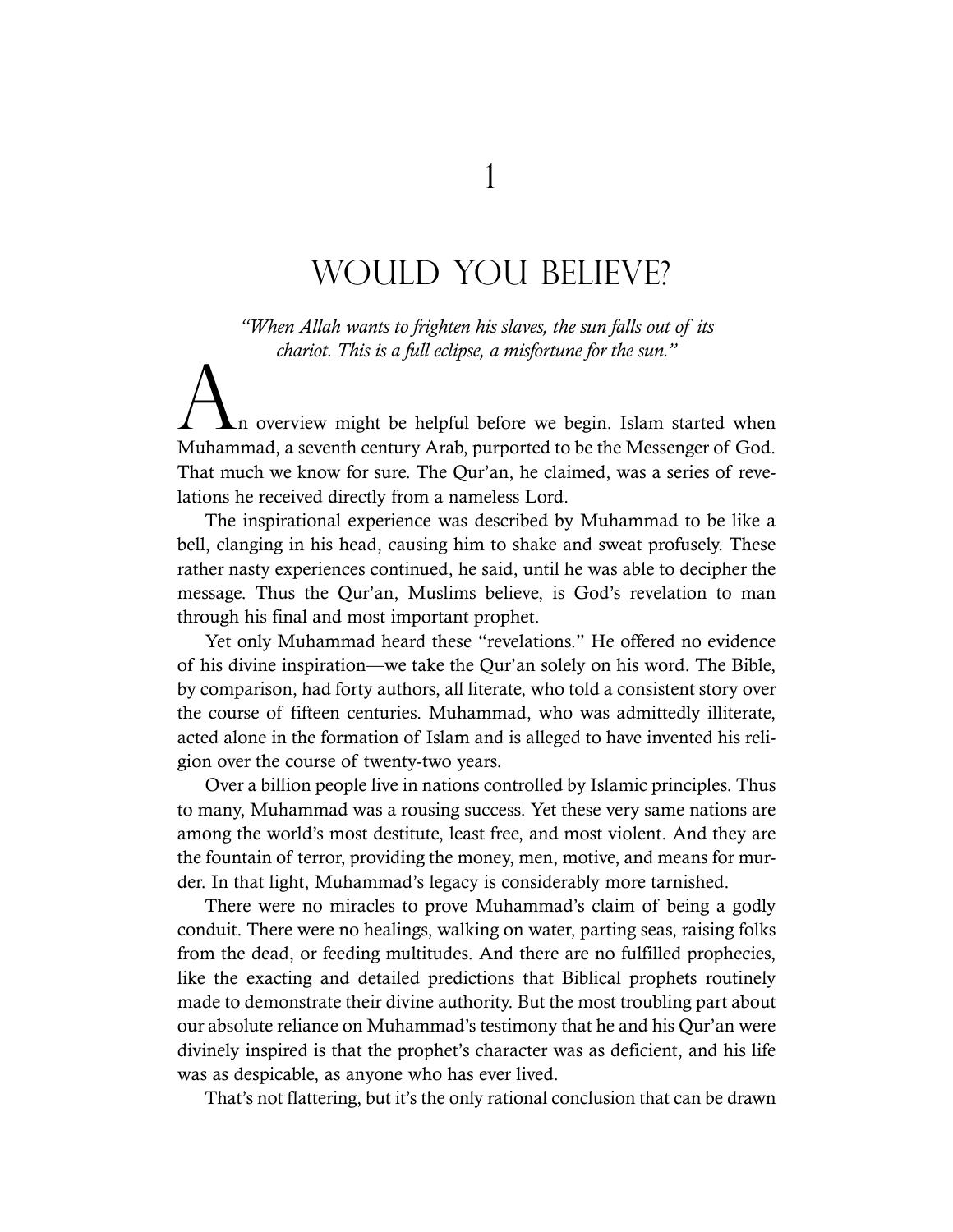from the original source material. According to the Qur'an and Sunnah, Muhammad founded Islam to rule over Arabs, Persians, and Byzantines, and through conquest, to steal their treasures. I will identify and quote thousands of verses from the Islamic scriptures to prove this, but for now, I want you to be an informed skeptic—one with a global view of Muhammad and his creation. This introductory summary will serve as a handrail in what is otherwise a topsy-turvy and disjointed realm. As we move through Muhammad's tortured Genesis accounts and convoluted recastings of Biblical patriarchs, you will need this perspective to comprehend his motives and agenda.

Over the course of these pages you'll discover that the prophet's "ministry" in Mecca was filled with troubling episodes. Following his first Qur'anic revelation, Muhammad claimed to have been demon possessed. By his own admission, he tried to commit suicide. Those who knew him best, his family and neighbors, said that he had gone mad. "He is a demon-possessed sorcerer fabricating scripture," they said, accusing him of plagiarism and of having purely selfish motives. They mocked his prophetic claims, ridiculed his Qur'an, and said that his preposterous notion of turning many pagan idols into the one God was insane. As a result of this verbal abuse, all chronicled in the Qur'an, Muhammad pledged to slaughter his kin.

With the Quraysh Bargain, the Meccans proved that Muhammad had established Islam to garner what he craved: power, sex, and money. The Satanic Verses, which followed, demonstrated that he was inspired by Lucifer, the Biblical Satan. Muhammad's hallucinogenic Night's Journey to the nonexistent Temple in Jerusalem, confirmed that he could not be trusted. This flight of fancy was followed by the Pledge of Aqaba, where Islam turned political and declared war on all mankind.

Ninety Qur'an surahs were revealed during this period. They open with a score that mirror the style and content of Hanif poetry composed by Zayd, a contemporary of Muhammad. At this point, the prophet's revealing spirit was an unnamed "Lord." When we're finally introduced, we learn that the Islamic god's name is Ar-Rahman. And he is a dark and demented spirit, one who spends his days in hell. He deceives men, leads them astray, shackles them, dragging them to their doom. Ar-Rahman personally participates in hell's torments, turning men on a spit, tearing them apart, forcing them to eat thorns, pitch, and boiling water. His paradise is a brothel. Its rivers flow with wine, and multiple virgins satiate the carnal desires of the faithful.

As you might imagine, Muhammad's contemporaries, the Quraysh tribe in the little berg of Mecca, thought he was nuts. The Qur'an contains over 400 iterations of the never-ending argument between Muhammad and his tribe. Those who knew this "prophet" best called him a charlatan. They charged him with the very offenses the Qur'an and Hadith confirm he was guilty of perpetrating. Then, demonstrating the maturity and discipline of a school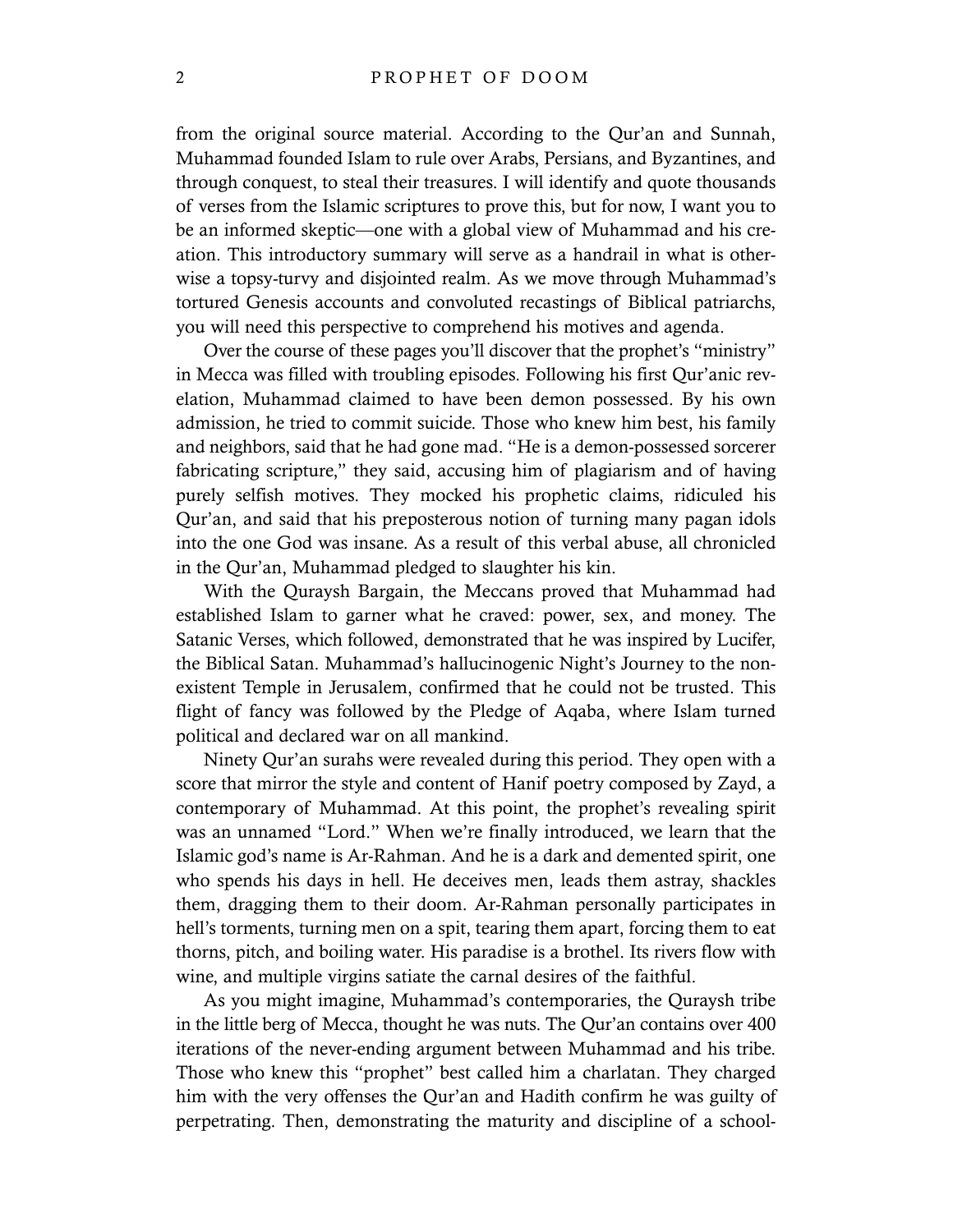yard bully, the Islamic god struck back. He slandered the Meccans with an exhaustive list of hateful slurs and threatened them with a painful doom.

When I first read the Qur'an, I was surprised to find the endless regurgitation of spiteful attacks. The Meccans shouted: "Muhammad, you are an insane, demon-possessed sorcerer, forging the Qur'an." Allah answered: "My Messenger is not insane, nor is he demon-possessed." I found this perplexing. Why didn't some enterprising scribe edit these incriminating charges out before codifying the Qur'an? Then I realized that without the raging feud, there was no justification for the scripture's single most repetitive rant: "If you reject Muhammad, Muslims will kill you so that his god can roast you alive."

I recognize that this is the antithesis of what you expected to see during the formative years of a great religion. Yet the evidence—the only evidence—is irrefutable. The Qur'an takes us into a demented and violent realm. It's a bad job of plagiarizing held together by a childish rant. Paradise and hell are both decadent and disgusting, more satanic than divine. And the Sunnah, which professes to be inspired scripture, is no better. Stroke by stroke they present an ugly picture of an abused child who became an abuser.

Having destroyed the "religion" of Islam in Mecca, Muhammad created the political doctrine of "submission" in Medina. He became a pirate, dictator, and terrorist leader. He used Qur'anic scripture to justify horrific behavior: pedophilia, incest, rape, torture, assassinations, thievery, mass murder, and terror—all in an unbridled orgy of sex, power, and money. Again, this summation simply reflects the portrayal documented in the Islamic Sunnah and confirmed in the Qur'an.

When he was fifty, Muhammad married a six-year-old child. Then he stole his son's wife. After forcing young girls to watch his men execute their fathers, Muhammad raped them. He tortured his victims to make sure no booty escaped his grasp. He committed mass murder, slaughtering Jews in genocidal rage. In ten years, he ordered a score of assassinations and conducted seventyfive terrorist raids. He used the sword to force Arabs into submission and used the slave trade to finance Islam. He was more interested in collecting girls and taxes than anything else. He ruled through fear. And his god condoned it all.

This harsh portrayal does not represent my interpretation of the most negative Islamic scriptures or even a view derived from some jaundiced document crafted by an enemy of the religion. It is the *only* authentic picture; it's the original. By reading the Qur'an and Hadith you'll see Muhammad embarrass himself and deceive his compatriots—all with his god's blessing. This is the portrait of prophet and god that was painted by the first Muslims. One does not have to cull out the bad from the good to render this verdict. It's really hard to find anything *good* in their scriptures or behaviors.

To provide some objectivity to this startling reality, recognize that nothing is known about Muhammad and his creation, Islam, apart from five books.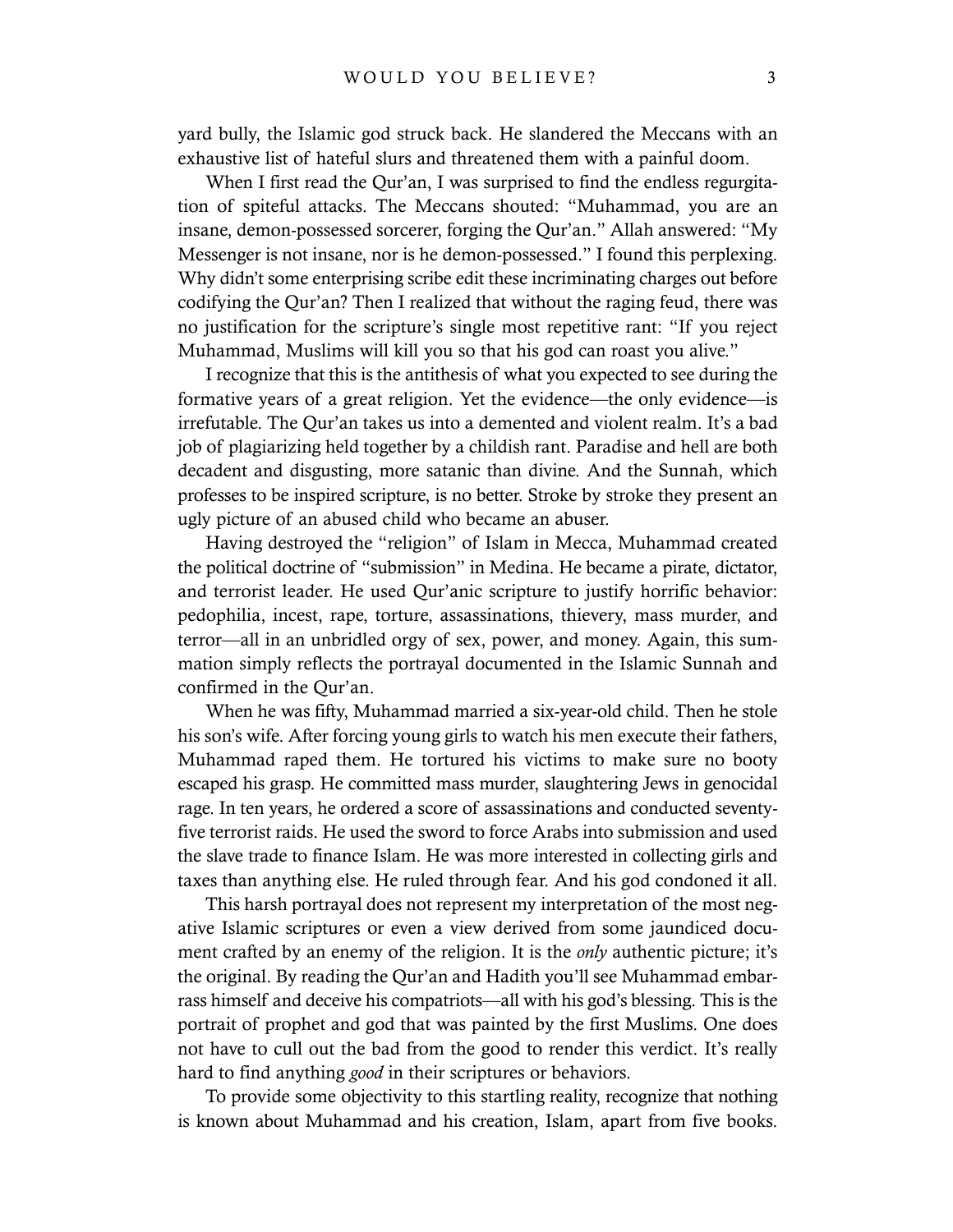They represent the only surviving written record scribed within 250 years of the prophet's life. They, and only they, represent fundamental Islam. They are *the* authority, the "gospel truth." Any statement not derived from these sources is conjecture, speculation, and opinion.

To firmly establish the validity, nature, and appropriateness of these Islamic scriptures, I want to combine what the Islamic scholars said in the preface to the most revered Hadith Collection with what others wrote on the opening page of the Qur'an. "Sahih Bukhari is a Collection of sayings and deeds of Prophet Muhammad, also known as the Sunnah. The reports of the Prophet's sayings and deeds are called Hadith. Bukhari lived a couple of centuries after the Prophet's death and collected his Hadith. Each report in his Collection was checked for compatibility with the Qur'an, and the veracity of the chain of reporters, or isnad, had to be established." Then..."The Qur'an is one leg of two which form the basis of Islam. The second leg is the Sunnah of the Prophet. What makes the Qur'an different from the Sunnah is its form. Unlike the Sunnah, the Qur'an is quite literally the Word of Allah, whereas the Sunnah [which is comprised exclusively of Hadith] was *inspired* by Allah but the wording and actions are the Prophet's. The Qur'an has not been expressed using any human words. Its wording is letter for letter fixed by Allah. Prophet Muhammad was the final Messenger of Allah to humanity, and therefore the Qur'an is the last Message which Allah has sent to us. Its predecessors such as the Torah, Psalms, and Gospels have all been superceded."

The most respected Islamic scholars tell Muslims that the "Qur'an is literally the word of Allah" and that the "Sunnah was inspired by Allah." They say this because there are hundreds of commands in the Qur'an ordering Muslims to obey Muhammad, to believe in him, to follow his example. Since the Qur'an is supposed to be "Allah" speaking, the only way to obey Muhammad, to believe in and follow him, is to know what he said and did. The Hadith represents the sole repository of these words and deeds. So, despite all evidence to the contrary, Muslims believe what you are going to read from the Qur'an and Hadith is divinely inspired *scripture* directly from Allah.

The preponderance of this "scripture" is presented in *Prophet of Doom.* To provide some perspective on the scope of the coverage you should know that the Qur'an, formatted like this book, would be 200 pages. Pared of its redundancy, it would be a quarter of that length. We will analyze nearly ninety percent of that material.

Turning to the Sunnah, the Hadith in Bukhari's Collection represent 800 pages of Muhammadisms. The majority are duplicated several times in various sections. Most have multiple lines of transmitters, or isnads, for virtually identical Traditions. Further, half of Bukhari's Collection includes laws, procedures, or meaningless anecdotes that fall outside the scope of this study. Without this redundant and extraneous material there are fifty pages of prime and pertinent reports. I'll cover fifty percent of this directly and reveal thirty percent indirectly through redundancy in Ishaq and Tabari.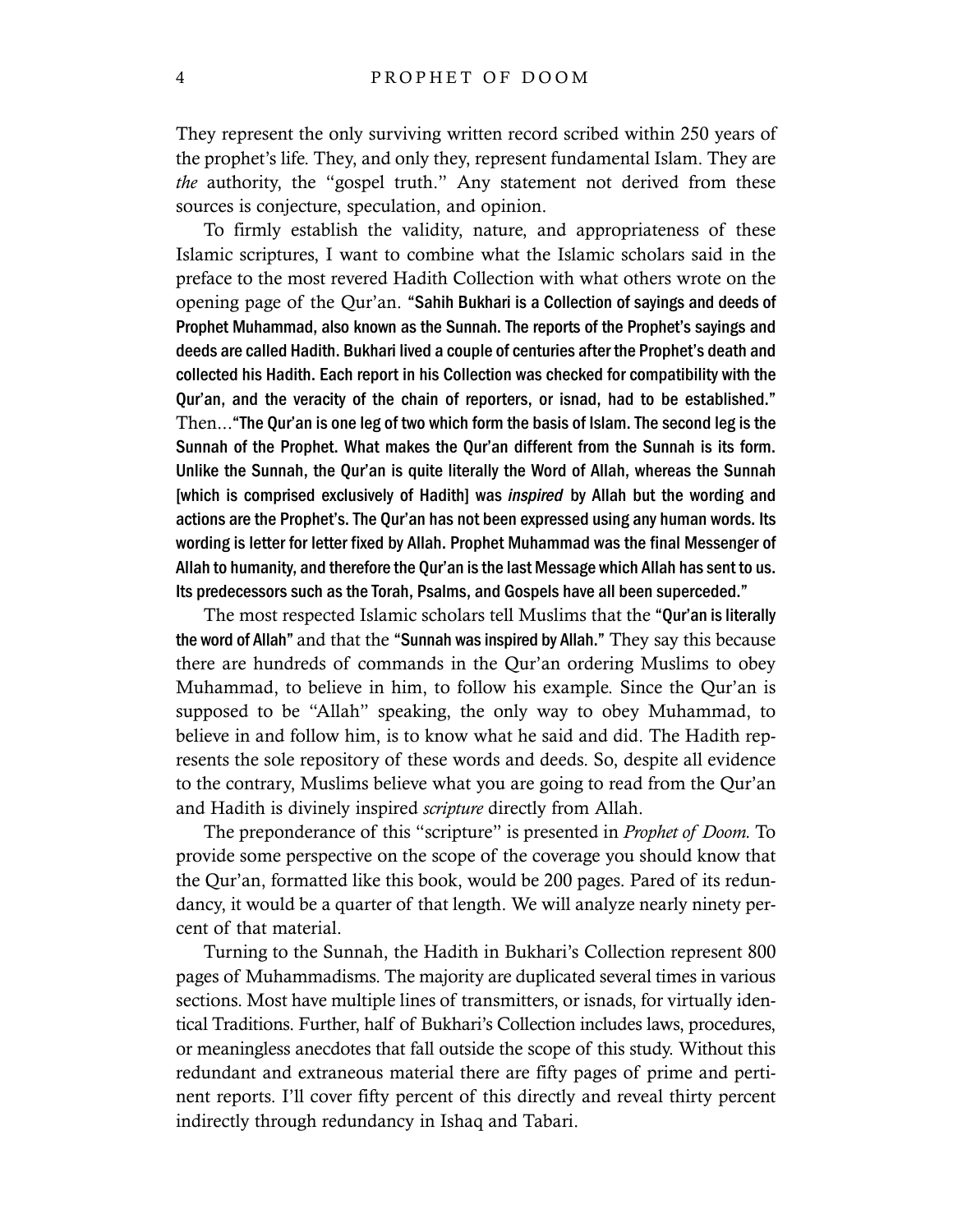Much of Muslim's work is duplicated in Bukhari. He has some unique Traditions, though, and many important insights into the nature of Jihad. Wherever we can glean fresh information from Imam Muslim, we will.

The events presented by Tabari, the first Islamic historian, mirror those contained in Ishaq's biographical account. There's a seventy percent overlap in their coverage of Muhammad's life and the formation of Islam. Devoid of this overlap, extraneous poetry, and footnotes, their combined 1,500 pages of Islamic Traditions over the period we will be studying could be distilled to 250 pages of Hadith not memorialized elsewhere. *Prophet of Doom* analyzes eighty percent of these, as they provide the most valuable insights into Islam.

Ishaq's biography and Tabari's history are comprised in their entirety of Hadith. They are Sunnah and thus Islamic scripture. Their Hadith feature chains of reporters, and they are in sync with other Collections and with the Qur'an. The sole difference is the arrangement. Ishaq and Tabari chose Hadith that could be presented in the order they occurred.

Without Ishaq and Tabari, Islam would not exist as Muhammad would be unknown. They alone provide the religion's skeleton, it's context and chronology. Without this grounding in place and time, the Qur'an is meaningless, and the remaining Hadith are of diminished value. It would be like being a Christian without the Gospels. The Tabari translators tell us: "Muhammad Ibn Ishaq was the most influential and earliest biographer of the Prophet. His Sira became the standard treatment of the events of Muhammad's life."

Ishaq collected Hadith a full *century* before anyone else. Muslims have no earlier or more accurate source. The four generations of oral transmission that followed his Collection could have done nothing but degrade the material. But sadly, Ishaq's original has been lost. What remains was edited by Hisham sixty-five years later. And Hisham said: *Ishaq:691* "I am omitting things which Ishaq recorded in this book. I have omitted things which are disgraceful to discuss and matters which would distress certain people." That is why Tabari is essential. He had a copy of Ishaq's *Sirat Rasul Allah* when he composed his history. Rather than editing the Sira, he referenced Ishaq each time his Hadith shed additional light on any subject—especially Islamic creation and the Satanic Verses.

By the time you have completed this review, you will know much more about Muhammad and fundamental Islam than most Muslims. And you will understand him and his doctrine better than most scholars and clerics. You will see Muhammad as he saw himself. His motives and agenda will be as transparent as his methods and means. Islam will no longer be a mystery. The only conundrum that will remain is why anyone believed this "prophet."

Muhammad and his deity created very little original material. Team Islam was into plagiarism. Most of the Qur'an was lifted from the Torah and Talmud. (Apparently God ran out of good material when he finished the Bible.) Muhammad aside, there are only four non-Biblical characters in the Qur'an.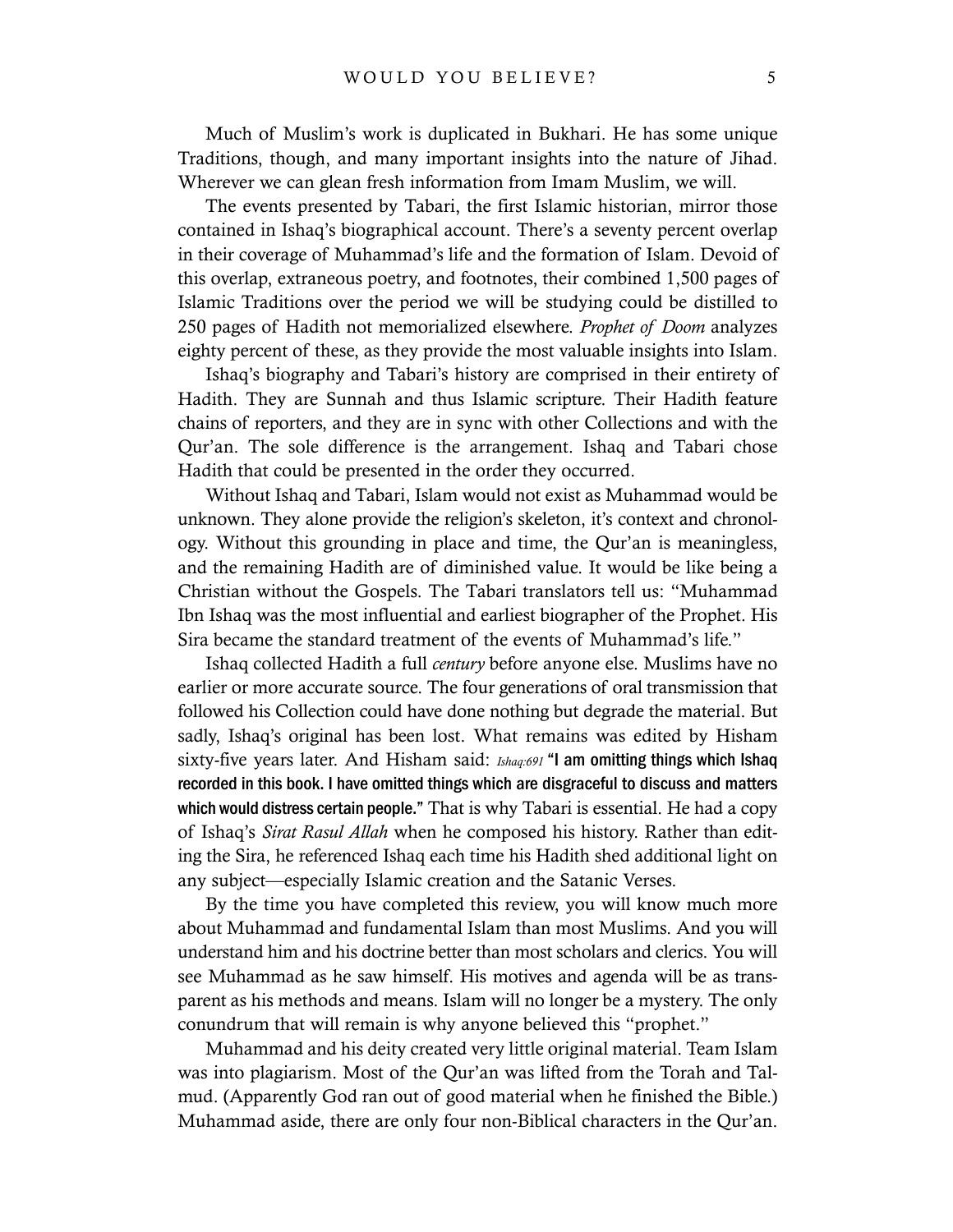Two represent mythical leaders of mythical lands. The third was Muhammad's biggest critic, his uncle Abu Lahab. The fourth was Alexander the Great—a Muslim prophet, according to Allah.

While all the other names are the same—Adam, Noah, Abraham, Isaac, Ishmael, Jacob, Joshua, Lot, Moses, Aaron, Jonah, David, Solomon, Mary, Jesus, Satan, and Gabriel—their stories are not. The detailed historical events surrounding these lives so meticulously detailed by Jewish scribes were purposefully convoluted—ripped out of context and time—to justify Muhammad's thinly disguised agenda. I share this now so you might know that without the inclusion of Bible characters and stories, the Qur'an and Hadith would be very thin on spirituality. We would be left with little more than temper tantrums, threats, and terror. No one would confuse it for a religion.

As for the gross variance between the Bible and Qur'an, the Ar-Rahman/Allah/Muhammad team claimed that the forty literate Jews who lived and witnessed these events, performed the miracles, and recorded the prophecies, got them wrong; well, except for the overwhelming number of passages they copied. Then Muhammad claimed that he, an illiterate Arab, an enemy of the Jews living 900 miles distant and six to twenty-six centuries after the fact, revealed the "truthful" account, having corrected their deceptions. In an ignorant world, it must have sounded plausible.

It is interesting, however, that neither Muhammad, Ar-Rahman, nor Allah bothered to explain how or when these gross deceptions crept into the Bible. And this task becomes increasingly difficult for Muslims because their god said in Qur'an 80:13 that the Judeo-Christian scriptures were in good hands: *080.013* "In honored books, exalted in dignity, kept pure and holy, written by the hands of scribes—honorable, pious and just, noble and righteous."

The general consensus among Islamic scholars is that the Hebrew Bible, the Old Testament, was corrupted when Jews failed to accept Christ. And the Christian Bible, the New Testament, was corrupted when Christians failed to accept Muhammad. The following Hadith from their Traditions forms the basis of this doctrinal view. It comes from Bukhari's *Book of Hiring*, Volume 3, Book 36, Number 471. It can also be found in the Noble Qur'an attached to surah 41:46. *Bukhari:V3B36N471* "The Prophet said, 'The example of the Jews, Christians, and Muslims is like the example of a man who employed [Jewish] laborers to work for him from morning till night for specific wages. They worked till midday and then said, "We do not need your money which you have fixed for us and let whatever we have done be annulled." The man said, "Don't quit, complete the rest and take your full wages." But they refused and went away. The man employed another batch after them and said [to the Christians], "Complete the rest and yours will be the wages I had fixed for the first batch." So they worked till the time of Asr [afternoon] prayer. Then they said, "Let what we have done be annulled and keep the wages you have promised." The man said, "Complete the rest of the work, as only a little remains," but they refused. Thereafter, he employed others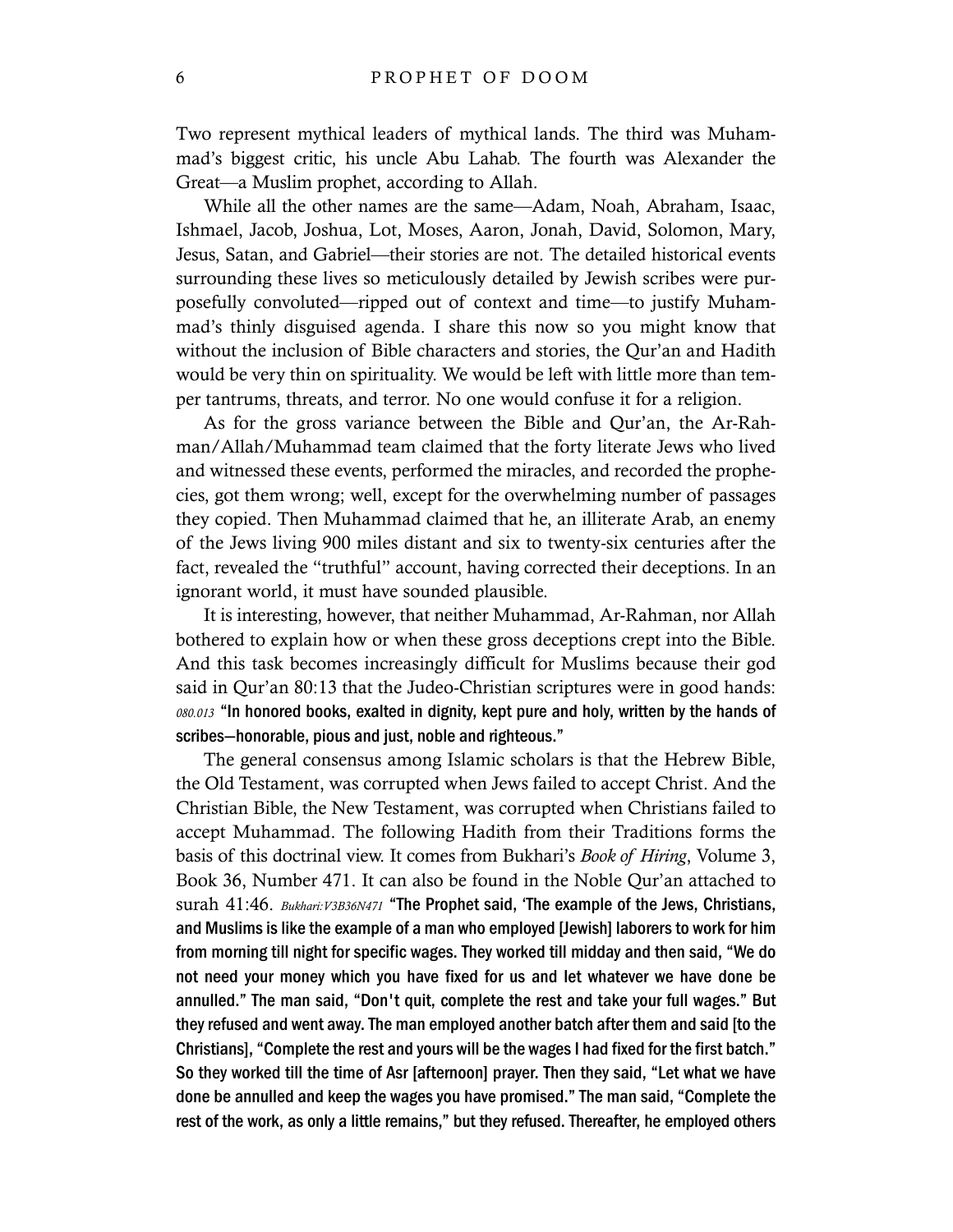[Muslims this time] and they worked till sunset. They received the wages of the two former batches. So, they represented the example of the Jews and Christians, and then Muslims who accepted Islam, the Qur'an, and Sunnah which the Prophet brought."

Recognizing this wasn't a very good explanation, and knowing that the story was a twisted rip off of one of Christ's parables, the Islamic scholars who translated the passage added this footnote: "The Jews refused to believe in the Message of Jesus, so all their work was annulled. Similarly, the Christians refused to accept the Message of Muhammad and thus their work was annulled too. Such people were not rewarded, because they refused true faith and died unbelievers. They should have accepted the latest Message. Their insistence on keeping their old religion deprived them of any reward. On the other hand, Muslims accepted the new religion and believed in all three Messages. They deserved a full reward for their complete surrender to Allah."

Unfortunately for Muslims, this scenario is impossible. How can one believe "all three Messages" since they are radically different? More importantly, if Judeo-Christianity is a *true* message, what's the justification for a *new* religion? And as difficult as these questions are, the most troubling still lingers: how and when did the Judeo-Christian scriptures get corrupted?

Fact is, they didn't. The Septuagint, the Greek translation of the Hebrew Bible, survives to this day. It serves as irrefutable proof that nothing was changed. It was translated 275 years before the Christian era. It matches today's Old Testament with astonishing fidelity. Then you have the Dead Sea scrolls. They were found by a Bedouin shepherd boy in the caves of Qumran. They date between 250 B.C. and 70 A.D., and were thus written during the very period Muhammad claims the Bible was corrupted. These 2,000-year-old scrolls prove that the foundation of Islam is fictitious. They are virtually indistinguishable from today's text.

The New Testament condemns Islamic theory as well. By the time Muslims said it was corrupted, there were hundreds of translations and as many as a hundred thousand copies distributed throughout the civilized world. Do you suppose that they were all brought together and altered in identical fashion just to spite Muhammad? Or is it more likely that Allah doesn't know what he is talking about? That's the crux of the issue. If the Bible wasn't corrupted in a massive and conspiratorial fashion, Islam can't be trusted. Correcting the Torah and Gospels, setting the record straight, returning to the true religion, were central to Muhammad's mission. If the scripture wasn't garbled, Islam loses its justification. If the Bible wasn't massively degraded—to the point that it would be unrecognizable—the cornerstone of Islam is a lie.

To believe that Team Islam was right, and the Hebrew prophets were wrong, one has to dismiss the fact that most of the Qur'an's stories and characters were lifted from Jewish oral traditions in the Talmud. Additionally, the Median surahs say that Muhammad had to pay Jews for access to their scriptures during the formation of his religion. "O Children of Israel, call to mind My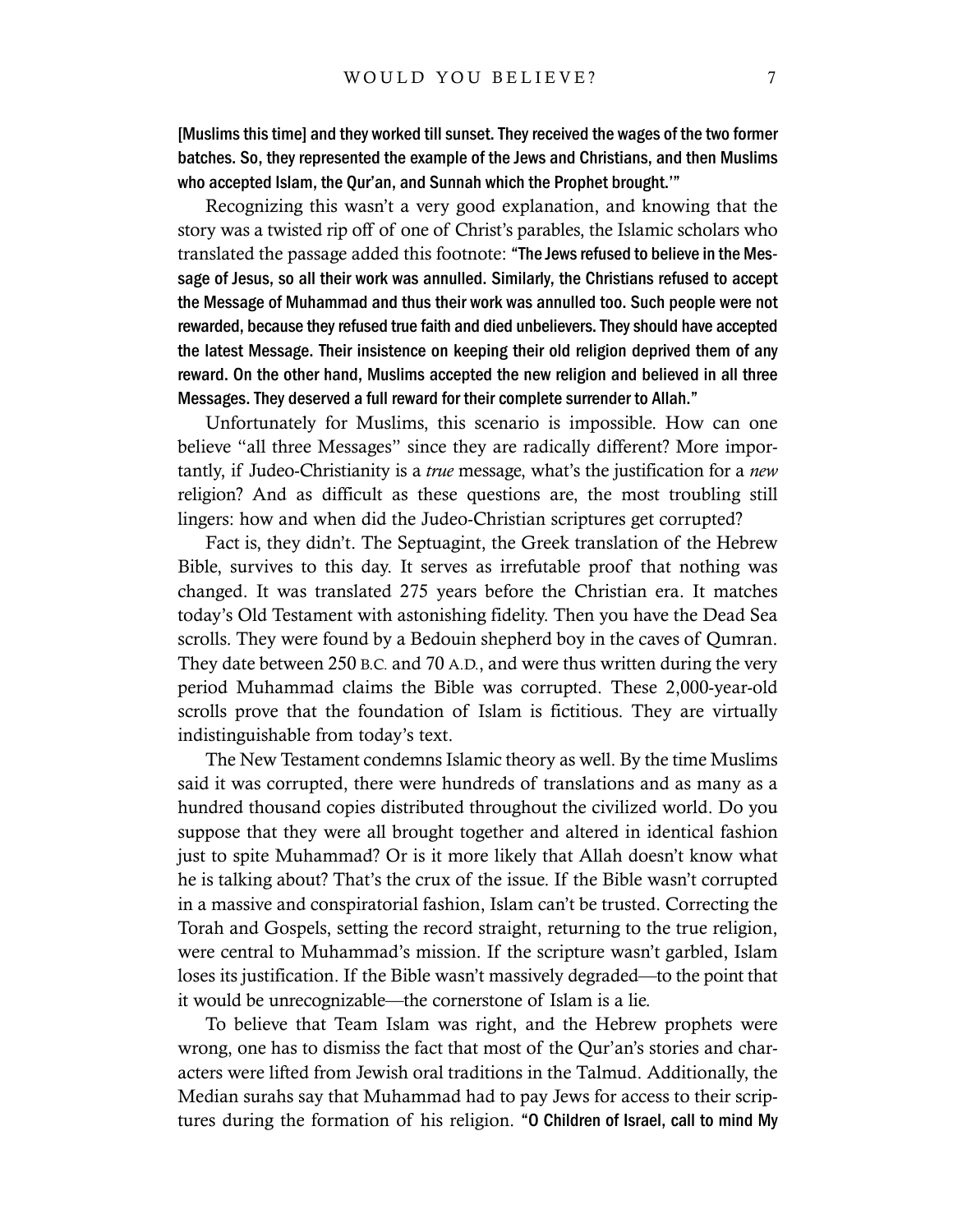[Allah's] favor which I bestowed on you….and believe in what I have revealed, verifying [the Torah] which is with you. Be not the first to deny [the Qur'an], neither take a mean price in exchange for My scriptures. [Don't sell Bible stories to Muhammad—give them to him.] Do not mix up the truth with the falsehood, nor hide the truth while you know it." [Qur'an 2:40] There are a dozen more verses like this, all designed to demean Jews for charging Muhammad when he needed more scripture to call his own.

The Jews recognized the discrepancies between the accounts they had read to Muhammad and his convoluted revisions. It was obvious that the alterations were attributable to crises in his life rather than consistent with the lives of the Biblical characters they had described. So, they mocked Muhammad, as you and I might have done had we been in their shoes.

Had Muhammad invented his religion independent of the Bible, comparisons would be unnecessary. If Muslims were not killing us while shouting *"Allahu Akbar"* they would be unimportant. But he did, and they are, so it is.

The Judeo-Christian faiths are wholly independent and separate from Islam. They neither gain nor lose any authenticity from a comparison. The Bible doesn't mention Muhammad, Muslims, Islam, Allah, Mecca, or the Ka'aba, although there are some foreboding predictions about these people, their doctrine, and spirit.

But the reverse is not true. For reasons we shall discuss, Muhammad fancied himself a Jewish prophet—the Messiah even. He claimed that Islam was the original religion of Abraham. He professed that Adam, Noah, Moses, and Jesus were really Muslims. And as we have seen, he claimed that the Hebrew Bible and Christian Gospels were inspired scripture, directly from his god. Then he said that they were corrupt, which made his message necessary.

This is underscored in the 163rd verse of the 4th surah: *004.163* "Surely We [Allah] have revealed to you [Muhammad] as We revealed to Noah, and the prophets after him, and We revealed to Abraham and Ishmael and Isaac and Jacob and their offspring and the tribes [of Israel], and Jesus and Job and Jonah and Aaron and Solomon. We gave to David the Book of Psalms, and We sent apostles…and Moses, to whom Allah spoke His Word directly. All of these apostles of good news and warners were sent so that people should not have a plea against Allah." None of these men were apostles. Ishmael, Isaac, Jacob, Job, Aaron, and Solomon weren't even prophets. David was one of many writers of Psalms. And Moses spoke to Yahweh, not Allah.

In Qur'an 3:3 we read: *003.003* "He [Allah] has verily revealed to you this Book [the Qur'an] in truth and confirmation of the Books revealed before, as indeed He had revealed the Torah and the Gospel." This is reconfirmed: *005.046* "Later, in the train of the prophets, We [Allah] sent Jesus, son of Mary, confirming the Torah which had been sent down before him, and gave him the Gospel containing guidance and light, which corroborated the earlier Torah." Then...*005.047* "Let the people of the Gospel [Christians] judge by what has been revealed in it by Allah." And...*005.048* "To you We have revealed the Qur'an containing the truth, confirming the earlier revelations [Torah, Psalms, and Gospels], and preserving them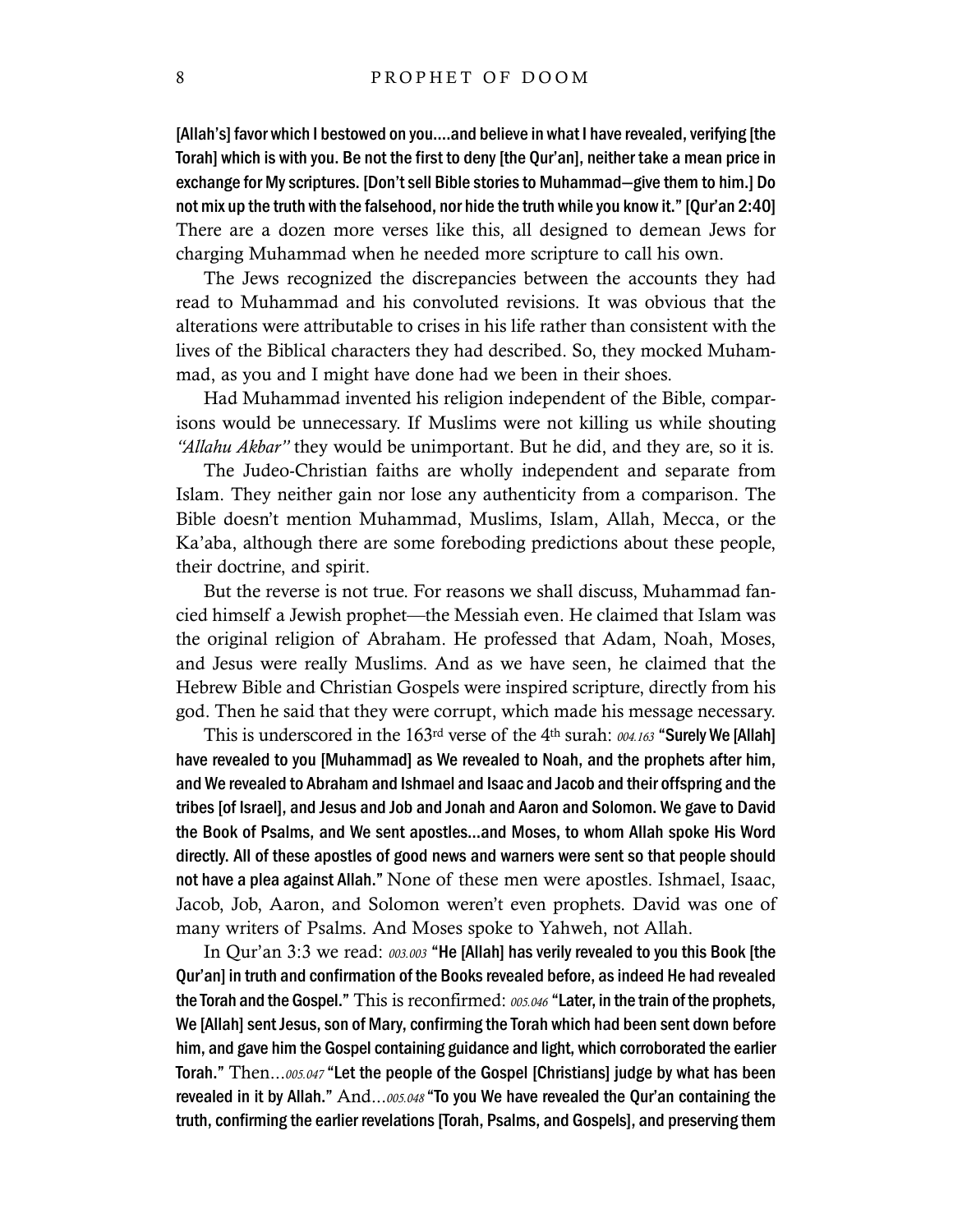## from change and corruption. So judge between them by what has been revealed by Allah."

We will judge between them because Muhammad gave us no choice. Yet I will not attempt to validate the Biblical account. It isn't the purpose of this study, and the Bible gains nothing from repudiating the Islamic corruptions of its scriptures. Islam, however, has no credibility unless Muhammad can disprove the Biblical accounting, as he based Islam on his variant of the Torah.

Allah wasn't the least bit ambiguous when he said that the Torah, Psalms, and Gospels were *his* divinely inspired scriptures. But that's not possible since the Torah and Qur'an contradict each other on most every page. The message of salvation proclaimed in the Gospels is the antithesis of Islam. To say that they were all inspired by the same God is irrational, a logical impossibility.

In Qur'an 2:59 Allah lambasted the Jews: *002.059* "The wicked [Jews] changed and perverted the word We [Allah] had spoken to a word distorted." Because of their egregious behavior, the Jews "became like apes despised." But then, in the 5<sup>th</sup> surah, Allah says of the "earlier revelations," the "Torah and Gospels," that he "preserved them." So which is it? Why correct that which has been preserved from change? And more importantly, why are they so different if they are from the same God? All this makes you wonder why someone didn't have the presence of mind to edit the Qur'an before they claimed it was divine.

The Qur'an acknowledges that the Bible is ancient history's most detailed and accurate account of a people and their relationship with their Creator. The Hebrew Scriptures are not only the Qur'an's most frequently quoted resource, its characters and stories dominate each of Islam's holy books. And up to the point Muhammad corrupted them, he was on solid ground for the vast majority of the places and events described in the Bible have been shown by archeologists to be valid historical depictions. None have ever been shown to be inaccurate. Each time an attempt is made, and there have been thousands, the critic finds himself impaled on the archeologist's spade.

Yet apart from the Bible, there is no such evidence in the Qur'an. Not a single historical artifact has been found to justify its claims. There is no reference to Allah, Muhammad, Mecca, or the Ka'aba independent of the Qur'an or Hadith. And the Qur'an itself is a disjointed hodgepodge. It's not even chronological, much less historical. Unrelated subjects are strung together without intelligible transitions, rhyme or reason.

**众 中 C 6<sup>%</sup>** 

Since the Islamic scripture is based upon stories lifted from Genesis and Exodus, we are going to start at the beginning and review what Muhammad had to say about our genesis. The Bible has but one version; Islam has many. Since the Bible's account preceded Islam's by 3,000 years, we'll review it first. This will be one of only three events covered from both perspectives.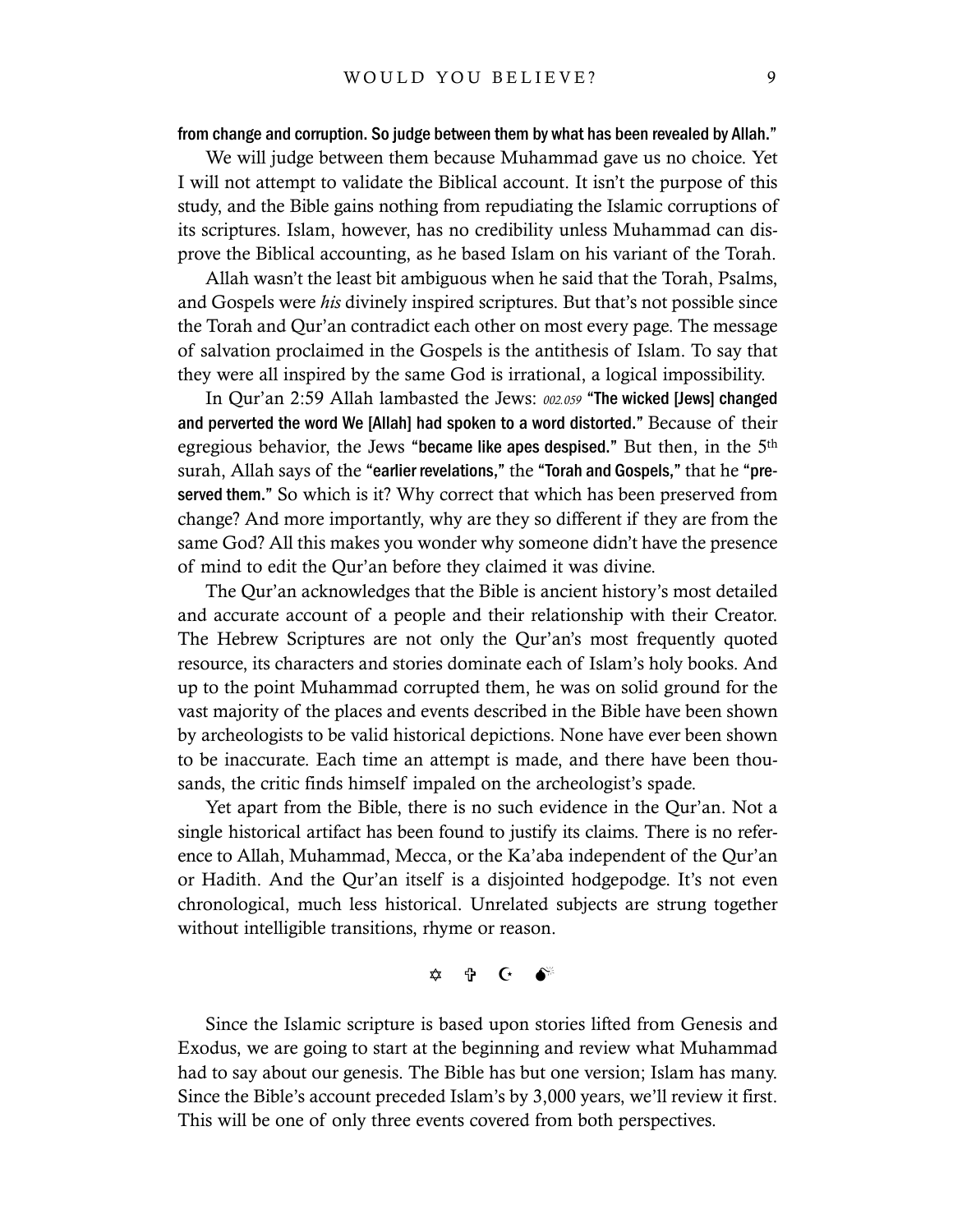I'd like to set the stage. Yahweh's revelation of our beginning was given to man four thousand years ago. There were no scientists or even a word for "science." The language of astronomical creation, calculus, wouldn't be invented for four millennia. The language of life, DNA, was a concept well beyond this time. I say this to reveal something that should be obvious. The Genesis creation story was not intended to be a scientific explanation of *how* God made the universe. It was a spiritual explanation of *why* he created it. The explanation of *how* was scores of centuries beyond the language of the time. And it was unimportant. Those who want the Biblical account taught in schools as if it were scientific are doing a great disservice.

The *why* of creation was crucial. It is the essence of the Bible. Genesis tells us that the heavenly bodies, the earth, and life were created during six distinct periods of time. The word "day" did not actually appear in the ancient Hebrew text so we don't know if creation took millions or billions of years. But we know that with the exception of the fourth period, the order of creation, and the description of the events upon which it was comprised are in harmony with what we have learned through science. The Bible's account even has man and the animals being made from the same material and during the same period of time.

Now about that fourth day—I think it is out of order, literally demoted, for a reason. Throughout creation, Yahweh is precise, naming everything. But on the fourth day he does not name the sun, moon, or stars. They are called the greater and lesser lights, signs for the seasons, days, and years. I believe that he didn't name them and that he positioned them after the creation of vegetation for two reasons. Every religion except Judeo-Christianity turned the sun, moon, and stars into gods. And that includes Islam: Allah was a moon god. Qur'an 74:32 proclaims: "I say the truth and call the moon to witness." Yahweh, in contrast, wanted us to know that life was more important than things, and that things—even big bright shiny things—were not God. And more revealing still, the fourth "day" was a "sign" foretelling the "season" of the Messiah's arrival. He is symbolized by the greater light and came to us in the fourth millennia of Yahweh's calendar.

Islam's account of creation is a wee bit less credible and a touch less consistent. From the English translation of The History of al-Tabari, *Creation to the Flood*, we find: *Tabari I:188* "Jews came to the Prophet and asked him about the creation of the heavens and the earth. [Allah didn't bother to explain our beginnings in his Qur'an so Muhammad felt obliged to help him out.] He said, 'Allah created the earth on Sunday and Monday. He created the mountains and the uses they possess on Tuesday. On Wednesday He created trees, water, cities and the cultivated and barren land. On Thursday, He created heaven. On Friday, He created stars, the sun, moon, and angels, until three hours remained. In the first of these three hours, He created the terms, who would live and who would die. In the second, He cast harm upon everything that is useful for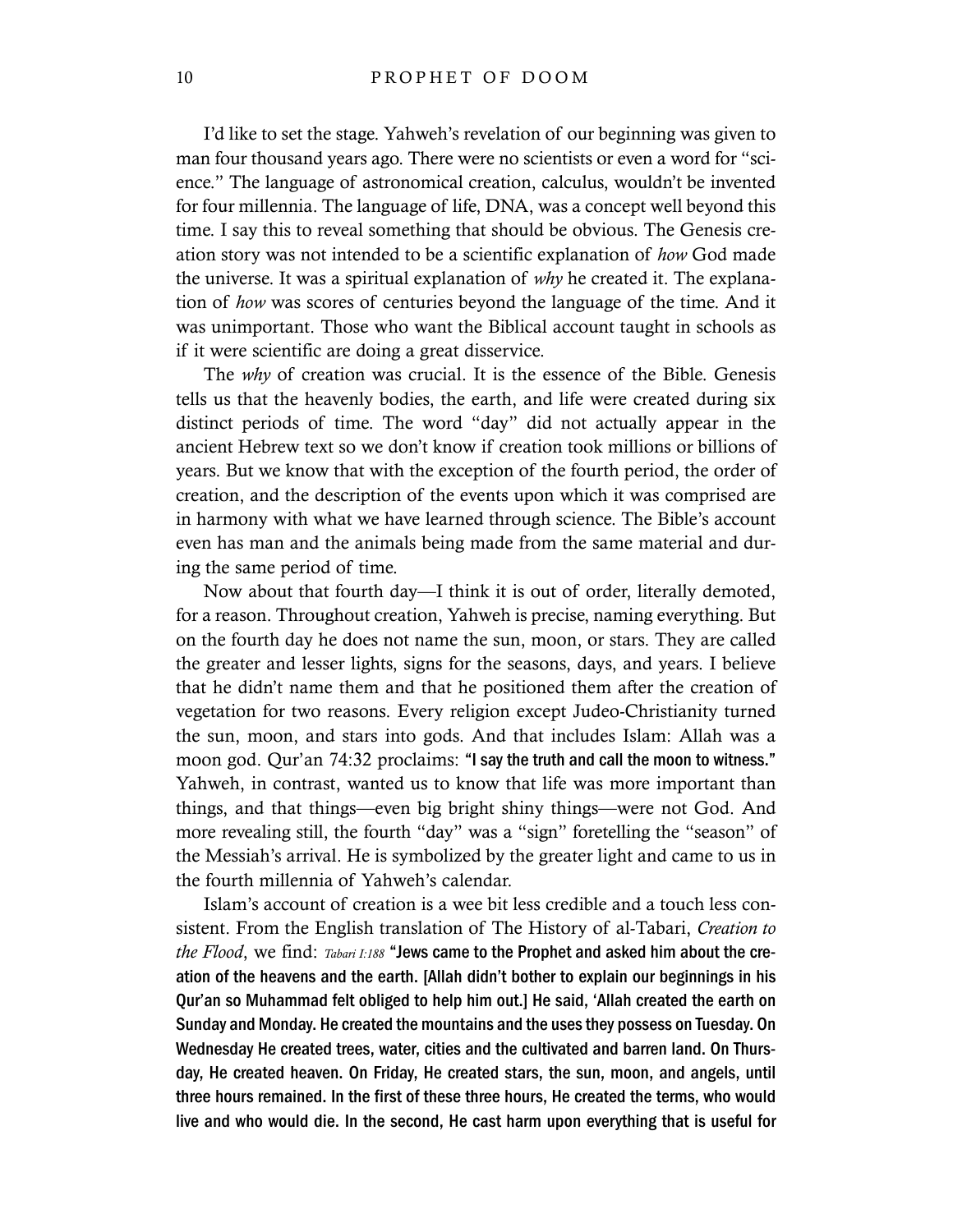mankind. And in the third, Adam, and had him dwell in Paradise.'"

Did you notice how readily Muhammad was willing to speak for Allah? It's as if speaking for god was a regular part of his routine, almost as if he knew everything his god knew. Yet, judging by his answer, Muhammad may have done better if he had solicited advice. He, like Moses, has God creating the earth and vegetation before the sun and stars. But in Allah's case, there is no excuse. Allah says, "I swear by the stars and by the signs of the Zodiac," in the opening verse of the 85th surah. And he, unlike Yahweh, has no interest in developing a relationship with man. In Qur'an 51:56 Allah shares, "I have created jinn [demons] and men only to worship Me. I do not want anything from them."

Muhammad claims that cities existed and land was cultivated before man was created. And the idea of god "casting harm on everything useful" gives us our first clue as to who Allah might actually be. Finally, he obliterated the stated purpose of Islam by saying that the terms of life and death were predestined by Allah. If we have no choice, we don't need a religion.

But as strange as all that seems, why did the prophet of the all-knowing Allah contradict himself in the next passage? *Tabari I:189* "The Messenger took me by the hand and said, 'Allah created soil on Saturday. Upon it, He created the mountains on Sunday. He created the trees on Wednesday, scattered animals on Thursday, and made Adam as the last of His creatures after the afternoon prayer on Friday.'" Allah begins on Saturday rather than Sunday and Monday. After taking a much-needed rest on Tuesday, he forgot the cities, water, and cultivation and dispenses with the creation of the sun, moon, and stars, as well as paradise. Then Allah creates man after the afternoon prayer. So, who was praying and to whom?

*Tabari I:189* "The Jews asked the Prophet, 'What about Sunday?' The Messenger answered, 'On it, Allah created the earth and spread it out.' They asked about Monday, and he replied: 'On it He created Adam.'" So much for the afternoon prayer. "Then they asked about Saturday and mentioned God's resting on it. Then the Prophet got very angry so Allah then revealed to him: 'We have created the heavens and the earth and what is between them in six days and fatigue did not touch Us.'" This became Qur'an 50:38.

It's interesting that Allah was of no help providing Muhammad with a rational explanation of creation or even help keeping his stories straight, but when it came time to embarrass the God of the Jews, he jumped in with a handy Qur'anic revelation. It says, in essence, "My god is better than your god because my god didn't need to rest." But that's a problem. The "Gods" are supposed to be the same. And the Bible tells us that only one spirit thought he was better than Yahweh—the fallen angel Lucifer.

Moreover, Muhammad didn't understand that the Genesis account was designed to convey spiritual truth. Yahweh's pattern of six and one ultimately became the framework upon which his relationship with man was built.

Unfortunately, Muhammad's testimony puts us in a quandary. It is too foolish to be from a literate man, and yet his stories are loosely based upon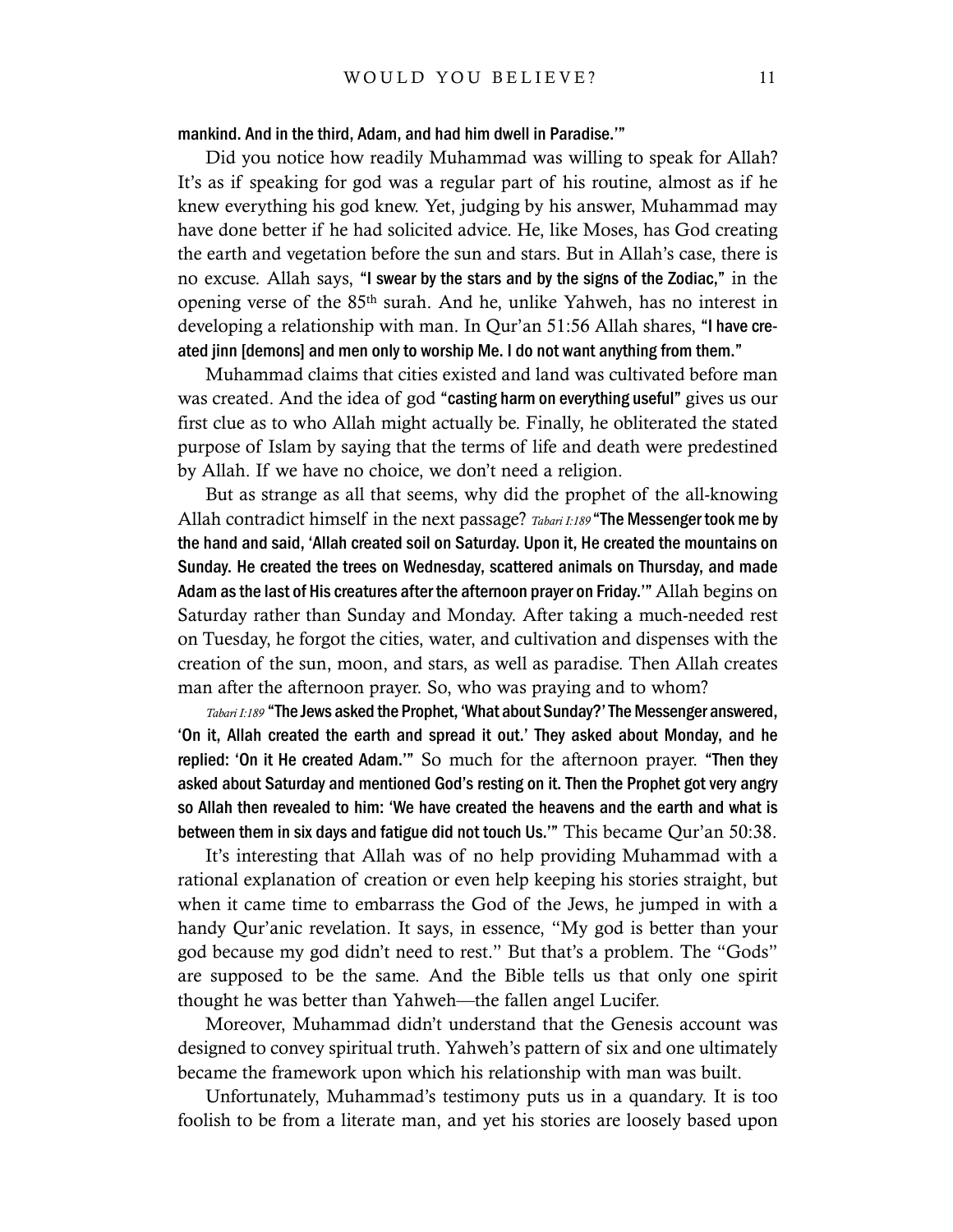Genesis, the world's best known *written* account of our beginnings. I believe that the following Hadith provides some insights into how Muhammad came to know these things and on whose authority he claimed to be speaking. *Bukhari: V4B55N546* "A Jewish rabbi, Abdulla bin Salam approached the Messenger, 'I am going to ask you three things which nobody knows except a prophet: [Then how would the Rabbi know them?] What is the first portent of the Hour? What will be the first meal taken in Paradise? Why does a child resemble its father, and why does it resemble its mother?' Allah's Apostle said, 'Gabriel has just now told me of the answers.' 'Gabriel, from among all the angels, is the enemy of the Jews.' 'The first portent of the Hour will be a fire that will bring the people from east to west. The first meal of Paradise will be caudate lobe of fish-liver. As for the resemblance of a child to its parents: If a man has sexual intercourse with his wife and gets discharge first, the child will resemble him, and if the woman gets discharge first, the child will resemble her.' On that the rabbi said, 'I testify you are the Apostle of Allah, and that Jews are liars.'" It's hard to believe that anyone believes this is scripture.

Salam was one of two Jews Ishaq believes sold out to Muhammad. He was in all likelihood responsible for providing the scripture the prophet corrupted to compile his Qur'an. And Gabriel was neither an enemy of the Jews, nor who Muhammad claimed him to be. I am certain Islam's prophet mistook Lucifer for Gabriel. The totality of the Qur'an and Hadith allow no other conclusion.

Returning to the creation tale, we discover a talking planet. *Tabari I:192* "Allah said to the heavens and earth: 'Come willingly or unwillingly!' They said: 'We come willingly.' Allah said to the heavens: 'Cause My sun, My moon and My stars to rise.' To the earth He said, 'Split your rivers and bring forth fruit.' Both replied: 'We come willingly.'"

At this point we are using Tabari as our primary source of Islamic scripture. While he quotes Traditions from Ibn Ishaq, Hisham abrogated this portion of Muhammad's Hadith from the original Collection. That said, I will continue to include Qur'an quotations within the Tabari narrative, peppering them with Bukhari Hadith.

Muhammad takes us through a spirited debate on what was created first. *Tabari I:198* "I heard Muhammad say: 'The first thing created by Allah was the Pen. And Allah said to it: "Write!" It proceeded at that very hour to write whatever is going to be.'" This is an essential insight into Islam. The religion is entirely fatalistic. There is *no choice.* Everything, including our eternity, is predestined. This is the inverse of Judeo-Christianity, where we are given the choice to love God or reject him.

Returning to the "Pen," what language do you suppose it wrote? Was it some form of the Akkadian tongue in cuneiform? After all, the stylus produced the first *written* language on planet earth. Or was it Egyptian hieroglyphics, which appeared next? Could it have been Hebrew—the language of Yahweh's first revelation—the language of the Torah? After all, Allah claims he revealed it first. No. Allah says it was Arabic because the Pen wrote the Qur'an before man was created. Allah lies: *046.002* "And before it, the Book of Musa [Moses] was a guide: and this [Qur'an] is a Book verifying (it) in the Arabic language."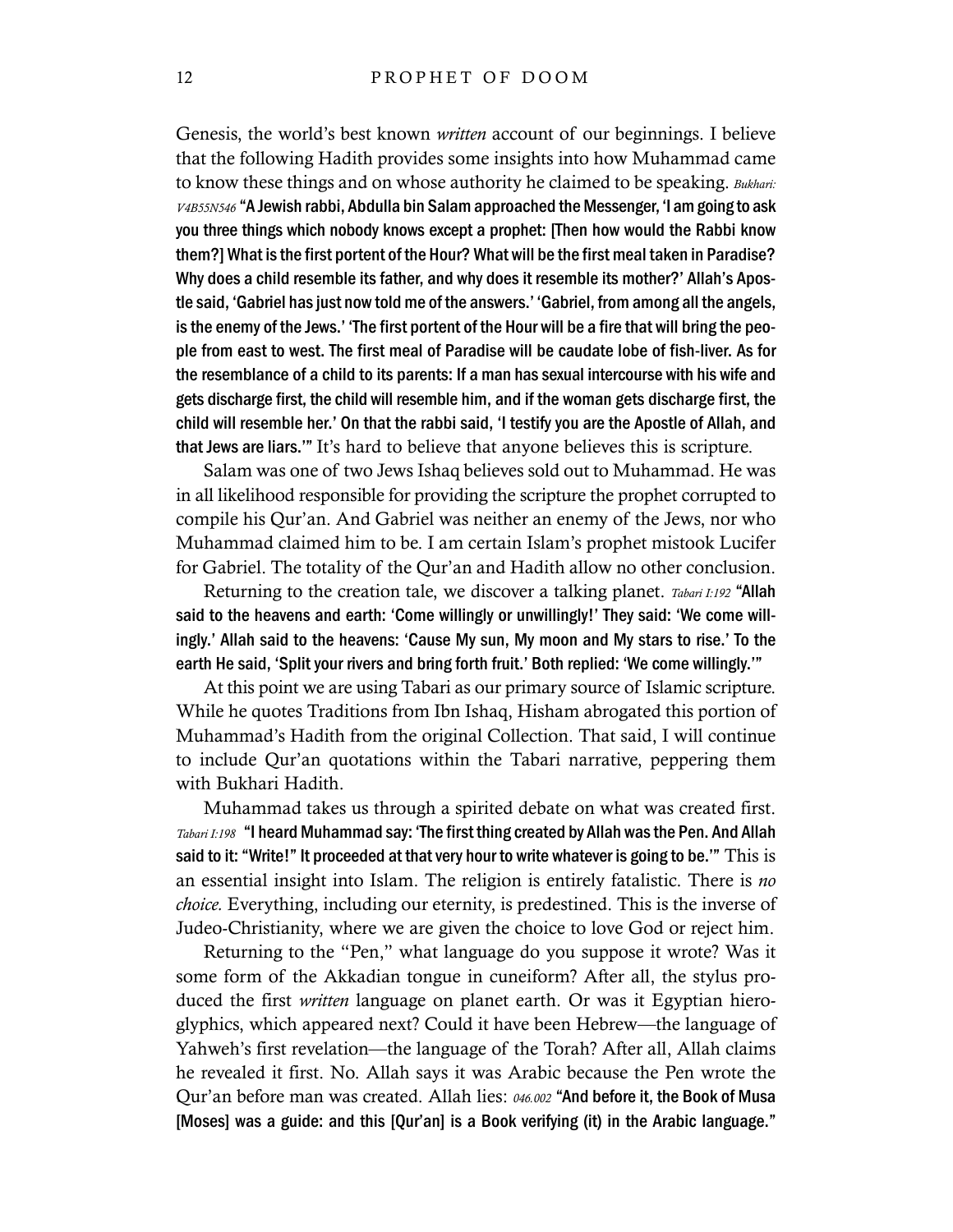And...*039.027* "We have coined for man in this Qur'an every kind of parable in order that they may receive admonition. (It is) a Qur'an in Arabic, without any crookedness (therein): in order that they may guard (against evil)." *041.003* "A Scripture Book, whereof the verses are explained in detail; a Qur'an in Arabic, for people who have knowledge." Then...*041.044* "Had We sent this as a Qur'an (in the language) other than Arabic, they would have said: 'Why are not its verses explained in detail? What! (a foreign tongue, a Book) not in Arabic and (a Messenger) an Arab?' Say (unto them, Muhammad): 'It is a Guide to those who believe; and for those who do not believe it, there is a deafness in their ears, and it is blindness in their (eyes)!'" The words added in the parenthesis are things the Pen must have missed as it was writing the Qur'an. These words are not included in the Arabic original. They were added by the translators.

There are a couple of problems with the Arabic theory. Written Arabic evolved among Syrian Christians as a stylistic derivative of Aramaic in the 6th century A.D. There is no evidence the alphabet made its way to Muhammad's Mecca until after the Qur'an was revealed. Even then, the Qur'an is filled with many non-Arabic words, including the word "qur'an," which the Syrian Christians defined as "to recite" or "to preach."

*Tabari I:199* "I heard the Prophet say: 'The first thing created by Allah was the Pen. Allah said to it: "Write!" The Pen asked, "What shall I write?" Allah replied, "Write what is predestined."'" I'll give Muhammad a pass on the talking pen because it makes no less sense than a talking earth. But this I've got to know: if the pen knew all that was predestined, why didn't it know what Allah wanted it to do?

Tabari explains, *Tabari I:202* "There are people who consider predestination untrue. Then they consider the Qur'an untrue…. People merely carry out what is a foregone conclusion, decided by predestination and written down by the Pen." They actually believe this stuff. And that's because this passage was crafted to explain the Qur'an's 68th surah called: "The Pen." "I [Allah] call to witness the Pen and what it inscribes." Without the Hadith, you wouldn't know what "Pen" god was talking about.

The second verse is delicious. The Lord is possessed to tell his lone prophet: *068.002* "You are not demented, demon possessed, or mad." Then he says, "There is surely an unending reward for you." That "reward" became the means, method, and motivation for creating, staffing, and promulgating Islam.

The following Bukhari Hadith confirms Islam's lack of choice and Muhammad's dearth of prophetic credentials. *Bukhari:V4B55N549* "Allah's Apostle, the true and truly inspired said, 'As it relates to your creation, every one of you is collected in the womb of his mother for the first forty days, and then he becomes a clot for an other forty days, and then a piece of flesh for another forty days [a four month gestation isn't even half right]. Then Allah sends an angel to write four words: He writes his deeds, time of his death, means of his livelihood, and whether he will be wretched or blessed.'"

Moving on, the Pen gathers rivals for its pole position in the race of creation. *Tabari I:204* "I asked the Prophet, 'Where was Allah before His creation?' Muhammad replied: 'He was in a cloud with no air underneath or above it.'" A cloud without air,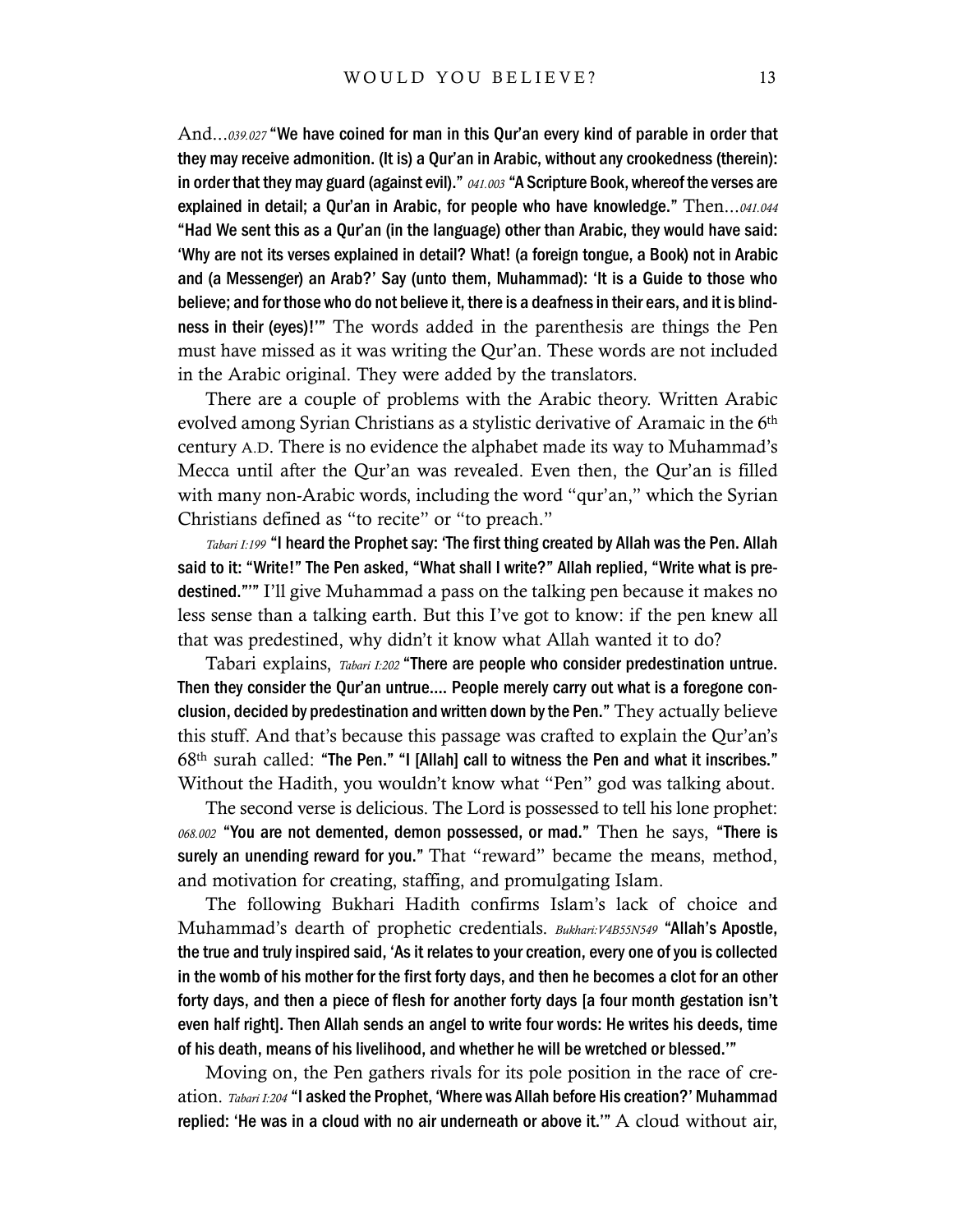now there's one for the science classes. "Then Allah created His Throne upon the water." If there were clouds, water, and a throne—how did the Pen come first?

I'm sure the prophet will clear this up, so let's listen to a Hadith from one of his Companions. Like so many Traditions, this one is found in both Tabari and Bukhari. *Tabari I:204/Bukhari:V4B54N414* "Some people came to the Messenger, entered his presence, and said: 'Give us gifts!' [Muhammad's militants were mercenaries. The prophet bribed his way to prosperity.] This continued until it annoyed him. Then they left. Some other people came in and said, 'We have come to greet the Messenger of Allah and become knowledgeable about the religion and ask about the beginning of the world.' He said, 'Allah existed while there was nothing else. His Throne was upon the water, and all that was going to be was written on the memorial Tablet before anything else was created. Then Allah created the seven heavens.' Just then, someone came to me and said, 'That camel of yours is gone.' I went out and found that she was out of sight. I surely wish that I would have let her go so that I would not have missed the rest of the Prophet's remarks!"

Okay, let me see if I understand this. The pen was created first but before it was created Allah created his throne. The throne was on water, which was yet to be created. Then we had writing on a tablet that had yet to be created so that Allah could tell us that there are seven heavens, which were created before or after the earth depending upon which version you believe. Bottom line: the camel's gone. That's about all we know for sure.

The Bukhari version of the runaway camel ends with this insight into how Muhammad conveyed his "inspired" revelations and how they were ultimately retained and passed along to us as scripture: *Bukhari:V4B54N414* "One day the Prophet stood up amongst us for a long period and informed us about the beginning of creation. He talked about everything in detail. He ended his speech by mentioning how the people of Paradise will enter the Garden and how the people of Hell will enter the Fire. Some remembered what he had said, and some forgot."

Muhammad's disciples weren't the only ones who had trouble remembering this stuff. *Bukhari:V6B61N550* "The Prophet said, 'It is a bad thing that some of you say, "I have forgotten such-and-such verse of the Qur'an." For truly, I have been caused by Allah to forget it. So you must keep on reciting the Qur'an because it escapes faster than a runaway camel.'"

Since memories were fleeting, to be fair, I say we give Muhammad another chance. Surely he'll straighten all this out. After all, a billion people trust *this* man with their soul. *Tabari I:206* "When Allah wanted to create the heavens and earth, He grabbed a fistful of small rocks in the water. He then opened his fist with the rocks and they rose in the form of smoke. Then Allah fashioned the seven heavens and extended the earth in two days. He finished the creation on the seventh day. He created the Footstool after the Pen and then the Throne. Thereafter He created the air and darkness. He then created the water and placed His Throne upon it. …He was in a cloud with no air underneath or above it. Thus the Messenger reported."

So that explains it. It makes perfect sense. Muhammad was making this up as he went along. Now, I ask you: since it's obvious that his scripture was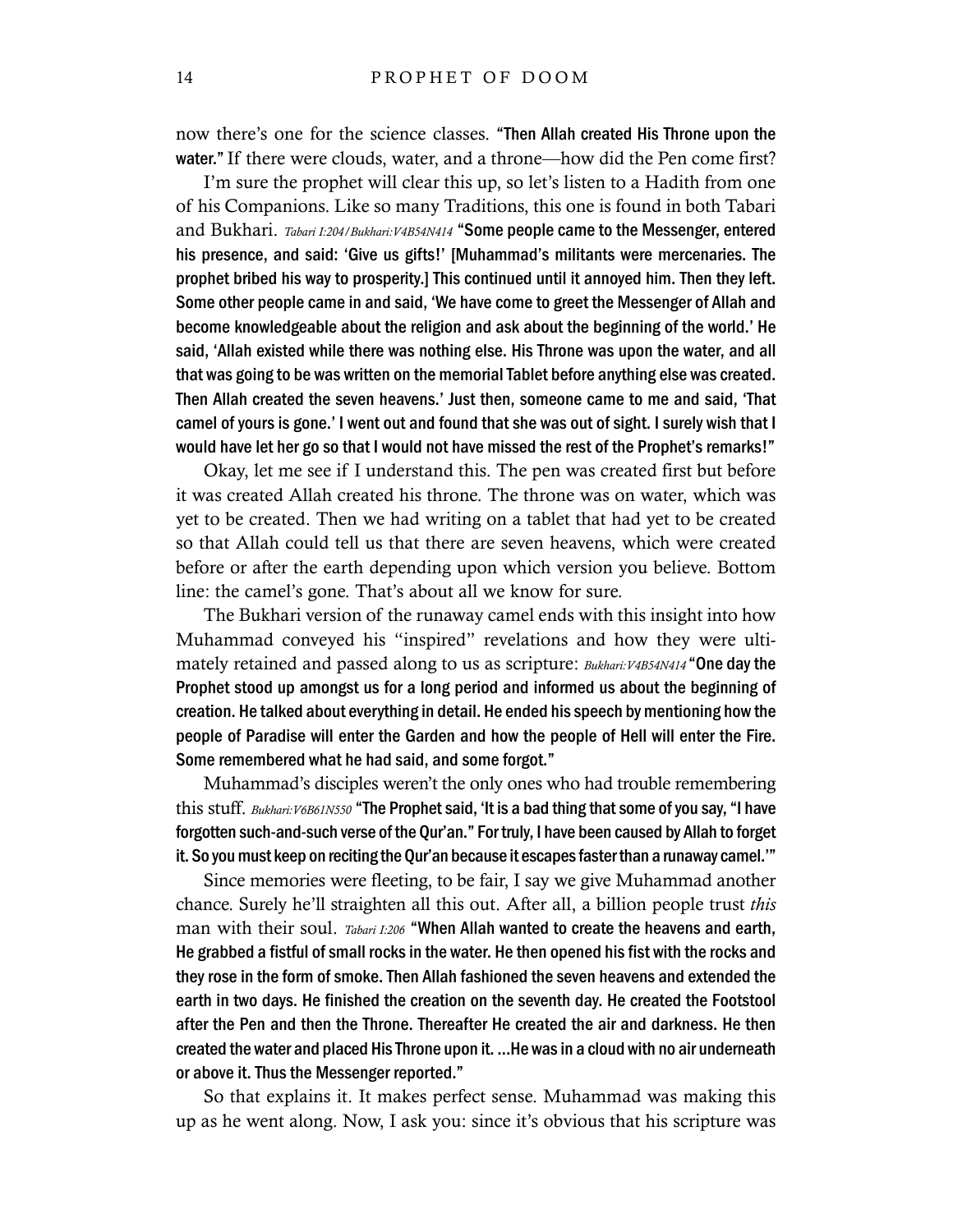contrived, what else do you suppose Muhammad made up as he went along: Allah and Islam perhaps? And that's really the point. The more you're exposed to Muhammad and his religion, the more you will come to understand the nature and purpose of Islam.

There are two reasons I am sharing these improbable and variant Islamic creation accounts. First, I promised that we would start at the beginning and cover Muhammad's creation of Islam chronologically—starting with his version of the world's beginnings. We will go step by step through his corruption of Adam, Noah, and Abraham to see how he used the oldest patriarchs to establish the newest dogma. Second, I want you to know Muhammad and Allah—to see them as they really are. Each time they propose things that are logically impossible, contradictory, or twisted you'll be able to judge their sincerity, validity, and veracity.

By way of example, Muhammad had to make the Ka'aba—Allah's House and a rock pile to pagan gods—seem worthy of veneration. *Tabari I:216* "Allah created the Ancient House upon the water on four pillars. He did this two thousand years before He created this world." Islam's credibility is based upon making the Ka'aba —the black cube in Mecca—a legitimate monotheistic shrine.

Forget for a moment that this story contradicts Muhammad's earlier testimony. The Ka'aba was a wreck. During Muhammad's day it was constructed of un-hewn and un-mortared rocks. It didn't even have a roof. Even today, it's so unattractive, it has to be covered in a giant prayer blanket—and that's after having been rebuilt ten times. Such a "building," and I use that term loosely, is beneath God's status. Forget that it was a pagan shrine, housing over three hundred idols. We still have to deal with three wholly different versions of who made it. In different places in the Hadith and the Qur'an, Muhammad claims that the Ka'aba's builder was Allah, Adam, and Abraham. Well, at least they all start with the letter "A."

There are many more creation variations. But I'd be remiss if I didn't share my favorite. The whole earth was placed upon a big fish, the very same fish that swallowed Jonah. In this version we discover: *Tabari I:219* "When Allah wanted to create the creation, He brought forth smoke from the water. The smoke hovered loftily over it. He called it 'heaven.' Then He dried out the water and made it earth. He split it and made it seven earths on Sunday. He created the earth upon a big fish, that being the fish mentioned in the Qur'an. By the Pen, the fish was in the water. The water was upon the back of a small rock. The rock was on the back of an angel. The angel was on a big rock. The big rock was in the wind. The fish became agitated. As a result, the earth quaked, so Allah anchored the mountains and made it stable. This is why the Qur'an says Allah made for the earth 'firmly anchored mountains, lest it shake you up.'" Dr. Seuss has nothing on these guys. This is better than "One Fish, Two Fish, Red Fish, Blue Fish."

 $\mathsf{G}\mathsf{F}$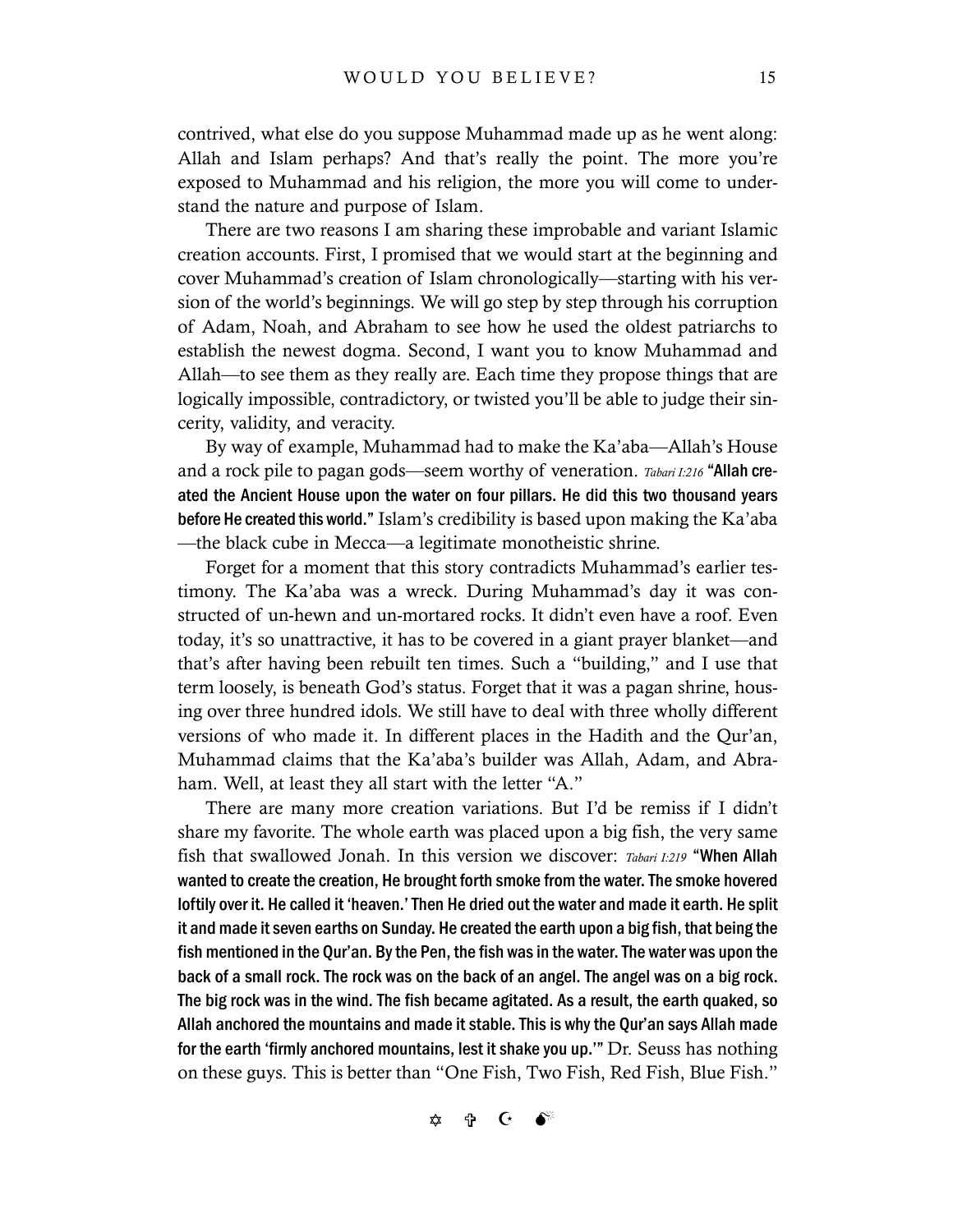Before we give up and go fishing, I'd like to share what Islam had to say about the creation of man. It was one of Muhammad's and Allah's favorite subjects—covered countless times in the Hadith and Qur'an. Since neither were capable of prophecy or miracles, man's existence was used to prove Allah's existence. *Tabari I:258* "Allah created Adam from sticky clay, meaning viscous and sweet smelling, from slime, being stinking. It became stinking slime after having been compact soil. Allah formed Adam with His own hand." [Qur'an 15:26] So if a Muslim calls you a "stinking slimeball," thank him. It's a compliment. I think.

Yet, Allah forming us out of slime is insulting, and it's contradictory. The referenced verse says: *015.026* "We fashioned man from fermented clay, stinking slime, dried tingling hard as we fashioned jinn [demons] from white hot flame." Elsewhere in the Qur'an god created man from "dust," "spurting water," "contemptible water," "a drop of semen," "an embryo," "a single sperm [whose do you suppose?]," "a single cell," "a chewed up lump of flesh," "extract of base fluid," "inordinate haste," or simply "weakness," depending on where you look. There are thirty creation accounts and twenty-two variations. Of course, this must all make sense, because Allah insists there are no contradictions in the Qur'an.

Among these fairytales, there's a problem. It is incumbent upon a belief system to answer the "why" question: Why are we here? The answer should be attached to the creation story, but Islam doesn't bother. Worse, Muhammad's ultimate answer is indicting. Allah said, "I have created jinn [demons] and men only to worship Me. I do not want anything from them." Islam is devoid of choice, and worship without choice is slavery. It would be like you or me having a tape recorder blast: "You are great," all day long. God is not so insecure he needs a "praise machine," or so lame he made one as imprecise as man.

The Bible says Yahweh created Adam (the Hebrew word for man) out of the dust, or elements, breathing his spirit into us so that we would be like him spiritually. Unlike the animals, we were made in *his* image. Our spirit has Godly characteristics, enabling us to know Yahweh, to communicate with him, and to choose to have a relationship with him. If we wish to praise him *after* we have come to know him, that's fine. But it was not *why* we were created.

This conflicts with Islam. Although the god of the Qur'an sounds like Muhammad, Islam dispenses with the "in His image" idea because Islam's god and man are supposed to have nothing in common. There is a Hadith attributed to Muhammad in which he passed a man beating a slave. He told him to stop because: "Allah made Adam in the slave's image." Being crafted "in the slave's image" was designed to underscore Muhammad's concept of Islam a religion named submission—a religion without choice.

Yahweh wants us to choose; Allah wants us to submit. One wants to be loved, the other feared. There may be a reason the Islamic prostration requires one to bow their head toward Hell while their posterior moons Heaven.

The Islamic creation account continues with this Hadith: *Tabari I:258* "Allah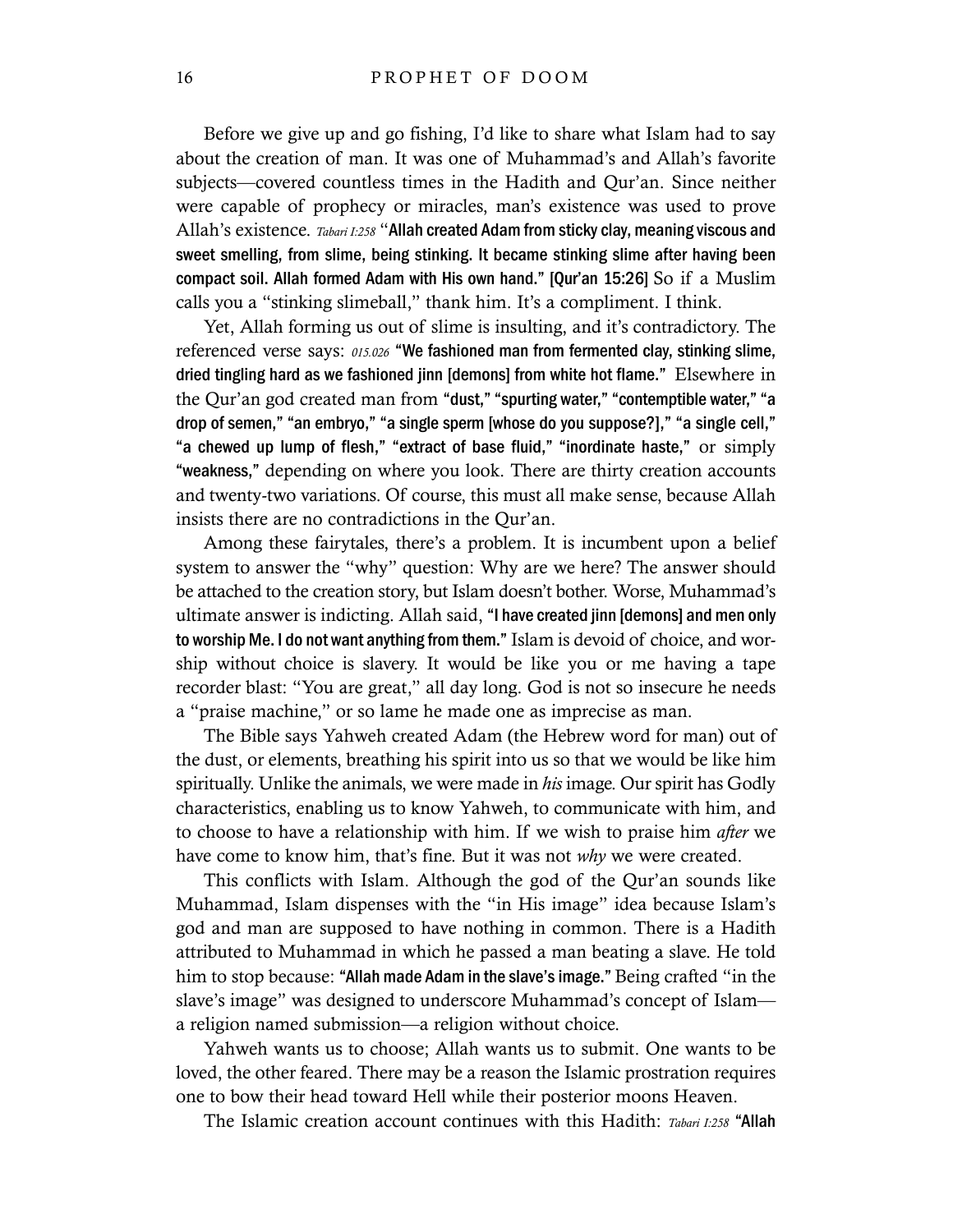sent Gabriel to the earth to bring Him some clay. The earth said, 'I take refuge in Allah against you mutilating me. So Gabriel returned without having taken any clay and said, 'Lord, the earth took refuge in You, and I granted its wish. Allah then sent Michael, and exactly the same thing happened. Then He sent the angel of death. He took some soil from the earth and made a mixture. He did not take it from a single place but took red, white, and black soil. Therefore, the children of Adam came out different." We're different races according to Islam because the stinking slime was red, white, and black. And we owe our existence to the "angel of death."

Allah wasn't finished. *Tabari I:259* "He went up with the soil, then moistened it so it became sticky clay. The soil changed and become stinking. This is what Allah meant when He said, 'From slime, stinking.'" "The Lord Almighty sent Iblis [Satan] to take some skin from the earth, both sweet and salty, and Allah created Adam from it. For this reason he was named Adam—he was created from the skin (adim) of the earth." As God's only illiterate messenger, Muhammad didn't know that Adam was actually the Hebrew word for "man." The lesson here is: if you're going to plagiarize, you ought to be more careful. Otherwise you're apt to mistake Lucifer for Gabriel and attribute creation to the wrong "god."

Was this inspired by the Creator of the universe, or did Muhammad say: *Tabari I:261* "Allah caused Adam's clay to ferment. He left it lying around for forty nights.… Iblis [Satan] used to come to it and kick it with his foot, whereupon it made sounds. Then Iblis entered Adam's mouth and left from his posterior, and he entered his ass and left from his mouth. Then he said, 'You are not something for making sounds. What then were you created for? If I am given authority over you, I shall ruin you.'" Muhammad wants us to know that Satan flows within our nature (or at least within his). *Bukhari:V3B33N254* "Satan circulates in human beings as blood flows in our bodies."

The next segment of demonic delusion is revealing. After exploring Adam's posterior, Satan told the angels, "Don't be afraid of that one [the partially fermented Adam] for Allah is solid whereas this one is hollow." While I don't know much about the consistency of fermenting humans, I do know that Allah was synonymous with the largest rock of the Ka'aba, the Black Stone. Rocks are indeed solid. God is spirit by all sane accounts, which would make him the antithesis of solid. Satan may have given us another clue.

Just for giggles, let's canvass the remaining accounts. We are told...*Tabari I:263* "When Allah's spirit entered Adam's head, he sneezed. The angels said, 'Praise be to Allah.' When it reached his stomach, he grew hungry. When it reached his feet, he ran for food. This explains why the Qur'an says, 'Man was created of inordinate haste.'" [Qur'an 21:37] "Whenever something of Allah's spirit moved in Adam's body, it became flesh and blood. When the blown spirit reached his navel, he looked at his body and was pleased to see its beauty." Why would Adam have a navel? Did he have a mother? An umbilical cord? Shouldn't Adam have been the only man in creation without a navel?

*Tabari I:267* "And He [Allah] taught Adam all the names as follows: He taught him the name of everything, down to fart and little fart." (That's what it says.) "And Adam told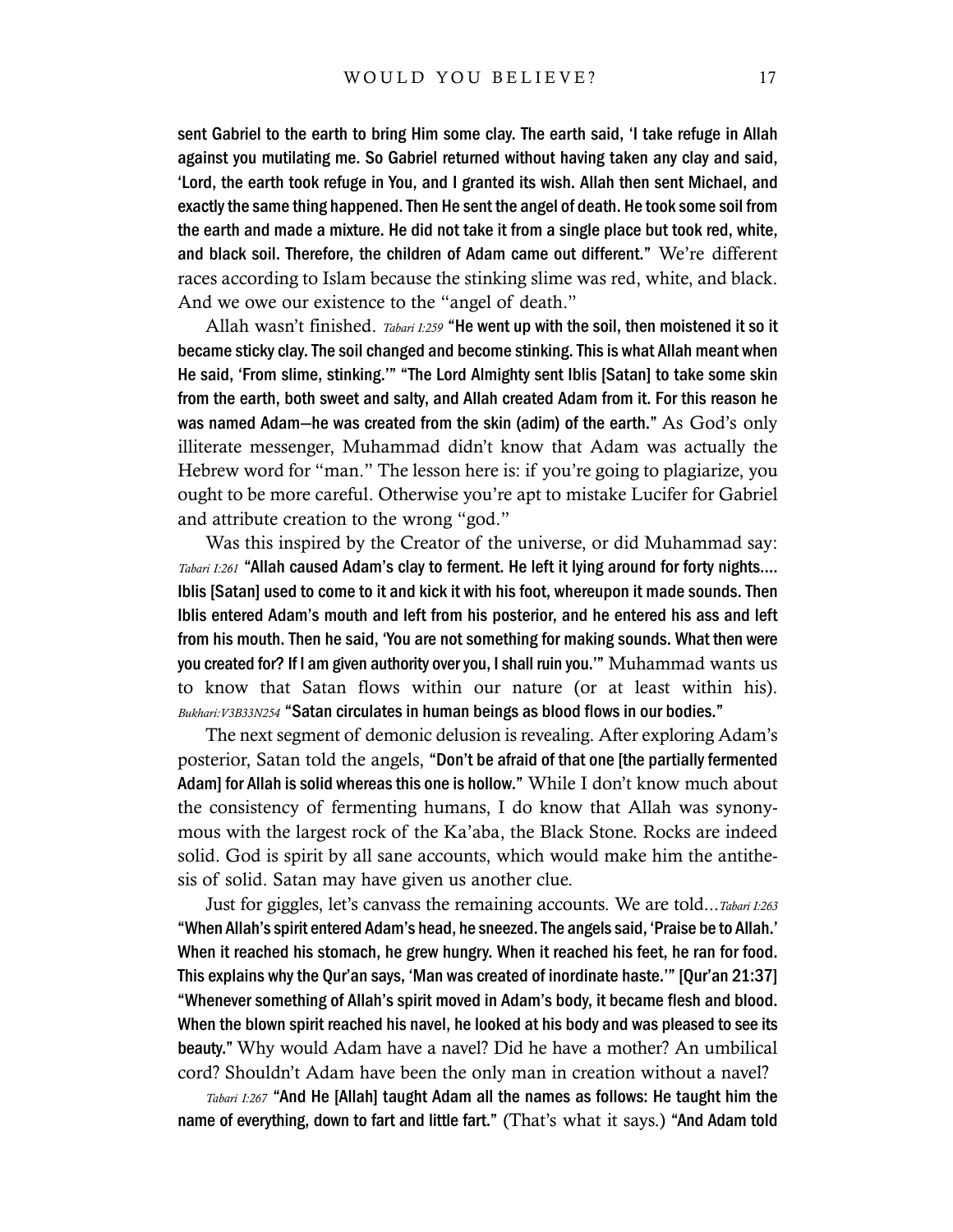each kind of creature about its name and referred it to its genus. Allah said, 'I know what you do not know.'" No kidding. You're pretending to be god. "If we [angels] are not better than Adam is, we are at least more knowledgeable because we existed before him, and the nations were created before him." How could the nations have been created before the first man? The Islamic answer is embarrassing. You will soon discover that the Qur'an and Hadith claim that the Muslim prophet, Alexander the Great, found an extraterrestrial nation around a celestial mud pit in which our sun sets. Really.

This Hadith sounds innocuous enough until you connect it to the Qur'an. *Tabari I:271* "When the angels boasted about their knowledge, they were tested. Allah taught Adam all the names. Then He presented them to the angels and said, 'Tell Me the names of these if you speak the truth in saying that you are more knowledgeable than what I created. The angels hurriedly sought repentance. Allah said, 'Adam, tell them their names!'" Muhammad claims the Qur'an was revealed by an angel. But that's not good if Allah's angels are prone to deceit and if they are so stupid they don't know the word for swine or know a rock from a god.

*Tabari I:272* "Adam began to call everything by its name, and nation after nation was presented to him. Allah preferred Adam to the angels with respect to knowledge." "Nation after nation was presented to Adam," of all people. But before you laugh it off as irrelevant, irrational, and irreverent, consider this: each Hadith was tied to the Qur'an, so while it's irreverent and irrational, it's not irrelevant.

*Tabari I:224* "Each day of the six in which He created corresponds to a thousand years. The conclusion is that the time elapsed from when Allah first began creating His creatures to when He finished is 7,000 years. As proved by us earlier with the help of evidential statements, there is a duration of 7,000 years from the time when our Lord finished to the moment of the annihilation." While we're not told why Allah wants to destroy the world, we are told when. *Tabari I:181* "The Prophet said, 'I was sent immediately before the coming of the Day of Doom. I preceded it like this one preceding that one'—referring to his index and middle finger." *Tabari I:182* "He said: 'Allah will not make this nation [of Islam] incapable of lasting half a day—a day being a thousand years.' …Consequently, based upon the Prophet's authority, what remained of time was half a day of the days of which one is a thousand years. The conclusion is that the time that had elapsed to the Prophet's statement corresponds to 6,500 years." This means that the earth should have been annihilated 500 years after Muhammad shared his divine insight in 610 A.D. Last time I checked, the year 1110 came and went without incident. The only mystery is: why didn't Islam go with it?

*Bukhari:V4B56N808* "I relate the Traditions of Allah's Apostle to you for I would rather fall from the sky than attribute something to him falsely. But when I tell you a thing which is between you and me, then no doubt, war is guile. I heard Allah's Apostle say, 'In the world's last days there will appear some young foolish people who will use the Qur'an's best speech to abandon Islam. Their belief will not go beyond their throats, so wherever you meet them, kill them, for he who kills them will get a reward on the Day of Doom.'"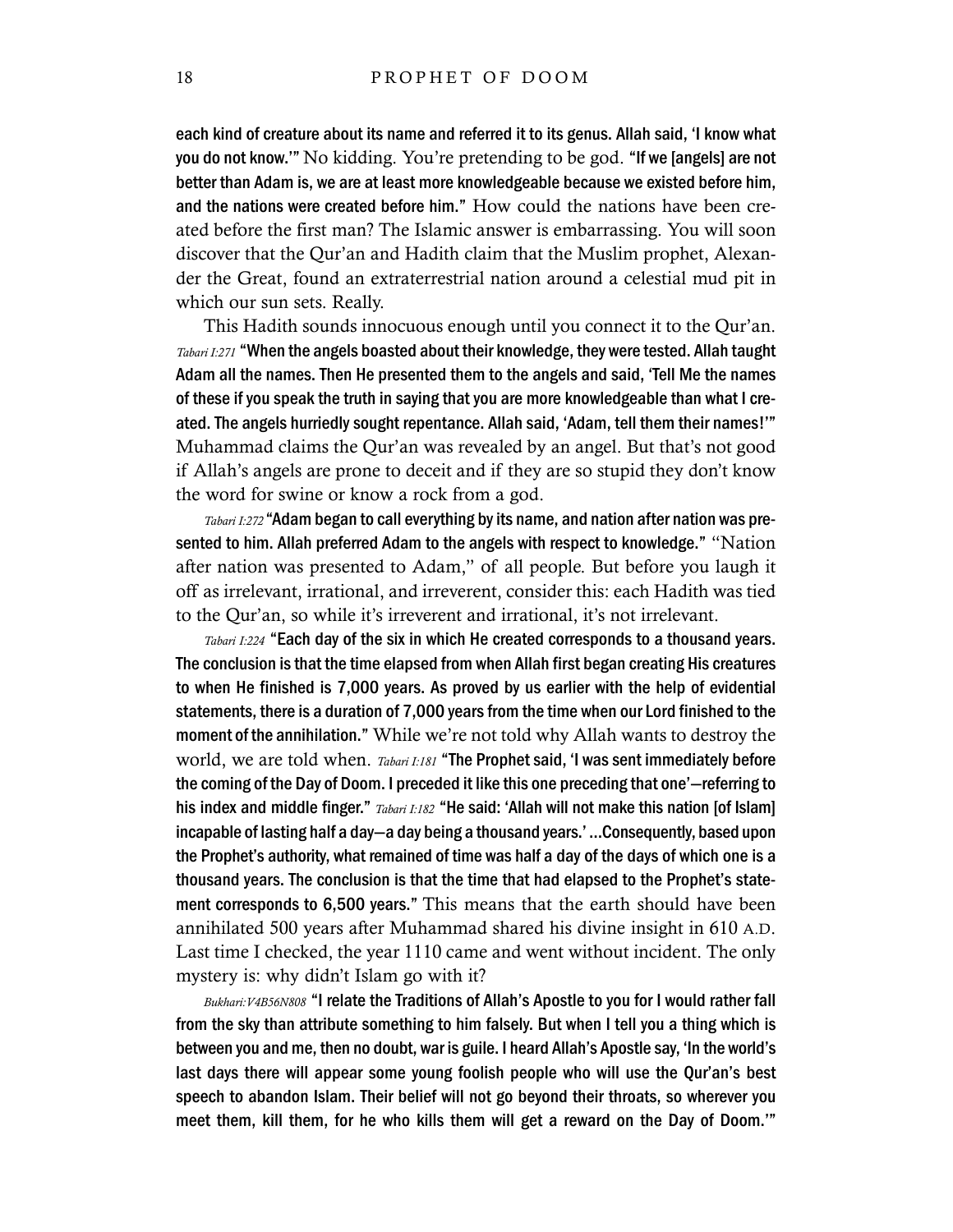Muhammad just said, "Kill a Muslim and earn a prize!"

Returning to Islamic "science," this is how the sun works. *Tabari I:230* "With your Lord there is neither night nor day. The light of the heavens comes from the light of His face." That means that Allah was the sun, stars, and moon—a standard-issue pagan idol. And while that's not a very good start, it gets worse.

The sun not only talks, it bows down, worships Allah, and rises in the west. *Bukhari:V4B54N421* "I walked hand in hand with the Prophet when the sun was about to set. We did not stop looking at it. The Prophet asked, 'Do you know where the sun goes at sunset?' I replied, 'Allah and His Apostle know better.' He said, 'It travels until it falls down and prostrates Itself underneath the Throne. The angels who are in charge of the sun prostrate themselves, also. The sun asks permission to rise again. It is permitted. Then it will prostrate itself again but this prostration will not be accepted. The sun then says, "My Lord, where do You command me to rise, from where I set or from where I rose?" Allah will order the sun to return whence it has come and so the sun will rise in the west. And that is the interpretation of the statement of Allah in the Qur'an: "And the sun runs its fixed course for a term (decreed). That is the Decree of (Allah) the All-Knowing."'" [Qur'an 36:38]

The Qur'an's 36th surah confirms this foolishness. *036.037* "A Sign for them is the Night. We withdraw from the Day, and behold they are plunged into darkness. The sun keeps revolving in its orbit at the dispensation of the All-Knowing. And the Moon, We have measured for her mansions till she returns like dried date stalks. It is not permitted for the Sun to overtake the Moon, nor can the Night outstrip the Day." The sun and day represent Yahweh; the moon and night symbolize Satan. The spirit of Islam has put us on notice. In his world, in his religion, he's in charge. "Each (just) swims along, floating in (its own) orbit as a Sign as in a race. And we made similar vessels [chariots] for them to ride. But we could have drowned them if we pleased." The revealing spirit of Islam couldn't have been more foolish if he tried.

Swimming deeper into the vessel of Islamic cosmology we discover: *Tabari I:232* "Gabriel brings to the sun a garment of luminosity from the light of Allah's Throne according to the measure of the hours of the day. The garment is longer in the summer and shorter in the winter, and of intermediate length in autumn and spring. The sun puts on that garment as one of you here puts on his clothes." The sun wears clothes, and like us, their length varies depending upon the season. It even has a butler attending to its needs. I'll bet you didn't know that.

According to Allah's prophet, Satan's hell, not God's sun, generates heat. *Bukhari:V1B10N510* "Allah's Apostle said, 'If it is very hot, the severity of the heat is from the raging of the Hell Fire.'" As erroneous as all of this is, Muhammad had no excuse. He could have said, "I don't have a clue." He could have studied the writings of the Romans, Greeks, and Egyptians. They had it figured out a thousand years before Muhammad's day. In that the authority of the Qur'an, of Allah himself, and Islam hangs on his trustworthiness, this dimwitted delirium is distressing.

Muhammad wasn't through embarrassing himself. *Tabari I:233* "I heard Ka'b the Rabbi tell a marvelous story about the sun and the moon. He said the sun and moon will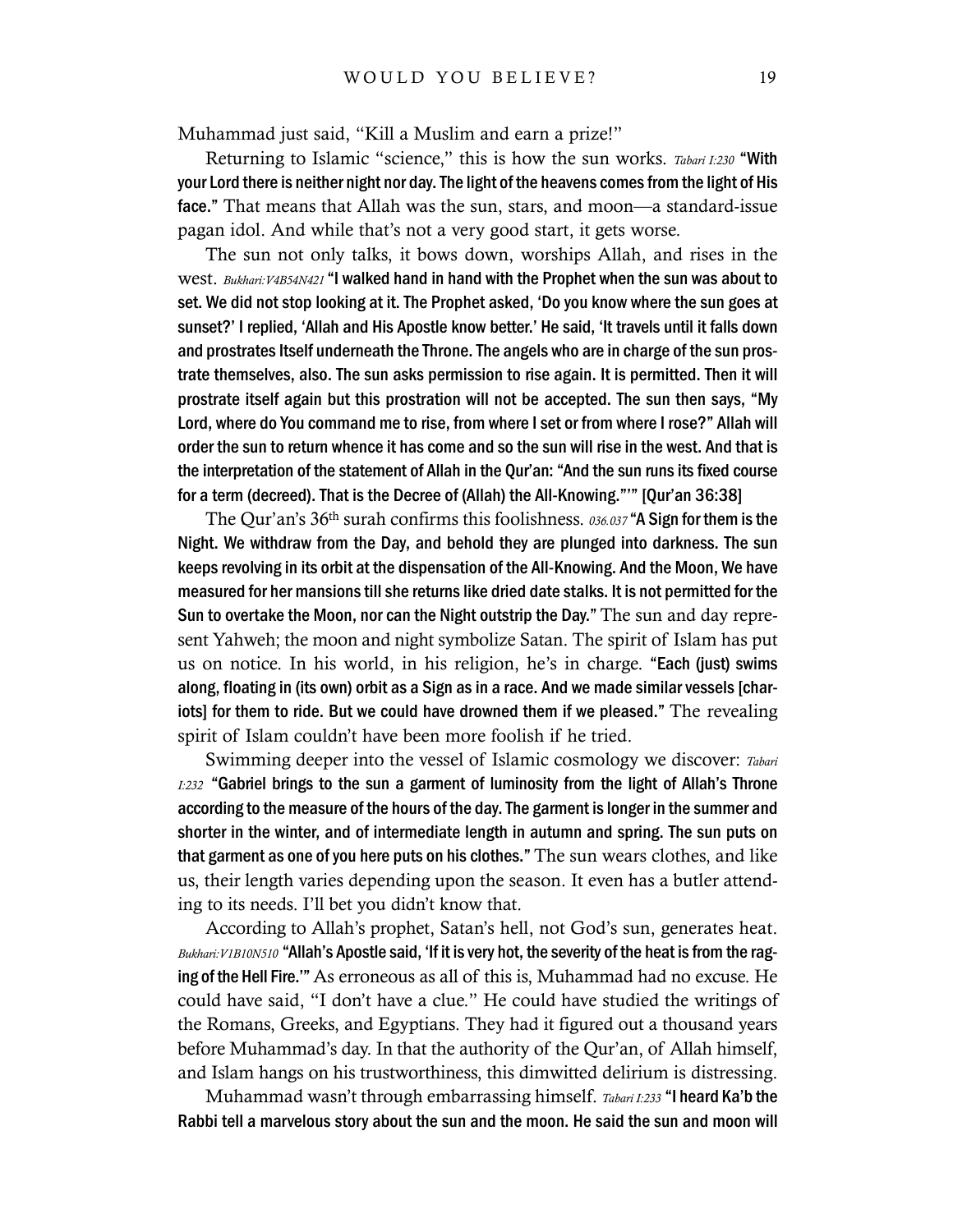be like two hamstrung oxen flung into hell. Ibn Abbas [one of Muhammad's Companions] contorted with anger and exclaimed three times: 'Ka'b is lying! This is something Jewish he wants to inject into Islam. Allah is too majestic and noble to mete out punishment where there is obedience to Him. How could He punish two servants [the sun and moon] that are praised for constant obedience? May Allah curse that Rabbi! How insolent is he toward Allah and what a tremendous fabrication has he told about these obedient servants.'" Mind you, he's having a tizzy fit because Muhammad had said that the sun and moon were "obedient servants"—good Muslims. So, if the Rabbi deserved to be cursed for his story, what do you suppose would be the appropriate punishment for Muhammad and his pals? And before you answer, remember, the souls of a billion people hang in the balance. Asked another way, if you were given a *choice*, would you trust your eternity to this messenger?

"Ibn Abbas took a piece of wood and started to hit the ground with it. He did that for some time. Then lifting his head he threw away the wood and said: 'You want me to tell you what I heard the Messenger say about the sun and moon and the beginning of creation and how things went with them?' We said, 'We would.'" Islam's lone prophet, Allah's only messenger, the Qur'an's singular voice is about to prove whether or not he's worthy of our trust. "When the Messenger was asked about that, he replied, 'When Allah was done with His creation and only Adam remained to be created, He created two suns from the light of His Throne. His foreknowledge told Him that He would efface one and change it to a moon; so the moon is smaller in size than the sun.'" Islam's prophet, the Qur'an's source, was either deceived, lying, or delusional when he said, "The moon was a sun."

"Muhammad continued, 'If Allah had left the two suns as He created them, night would not have been distinguishable from day. A fasting person would not know when he must fast. A woman would not know how to reckon the period of her impurity. Muslims would not know the time of the pilgrimage. Allah was too concerned with His slaves to do such a thing."

Muhammad's Hadith and Allah's Qur'an speak with the same voice: *Tabari I:234* "Allah thus sent Gabriel to drag his wing three times over the face of the moon, which at the time was a sun. He effaced its luminosity and left the light in it. This is what Allah means: [in Qur'an 17:12] 'We have blotted out the sign of the night, and We have made the sign of the day something to see by.' The blackness you can see as lines on the moon is a trace of the blotting. Not only was Muhammad's Sunnah wrong, the prophet just destroyed the credibility of Allah's Qur'an.

*Tabari I:244* "Kawwa asked Ali [Caliph at the time]: 'O Commander of the Faithful! What is that smudge in the moon?' Ali replied, 'Don't you read the Qur'an? It says, "We have blotted out the sign of the night, effacing it." That smudge is a trace of the blotting.'" Ali was right. The Qur'an says this very thing in surah 17:12.

That was bad. This is worse: "Allah then created for the sun a chariot with 360 handholds from the luminosity of the light of the Throne and entrusted 360 of the angels inhabiting the lower heaven with the sun and its chariot, each of them gripping one of those handholds. Allah also entrusted 360 angels with the moon."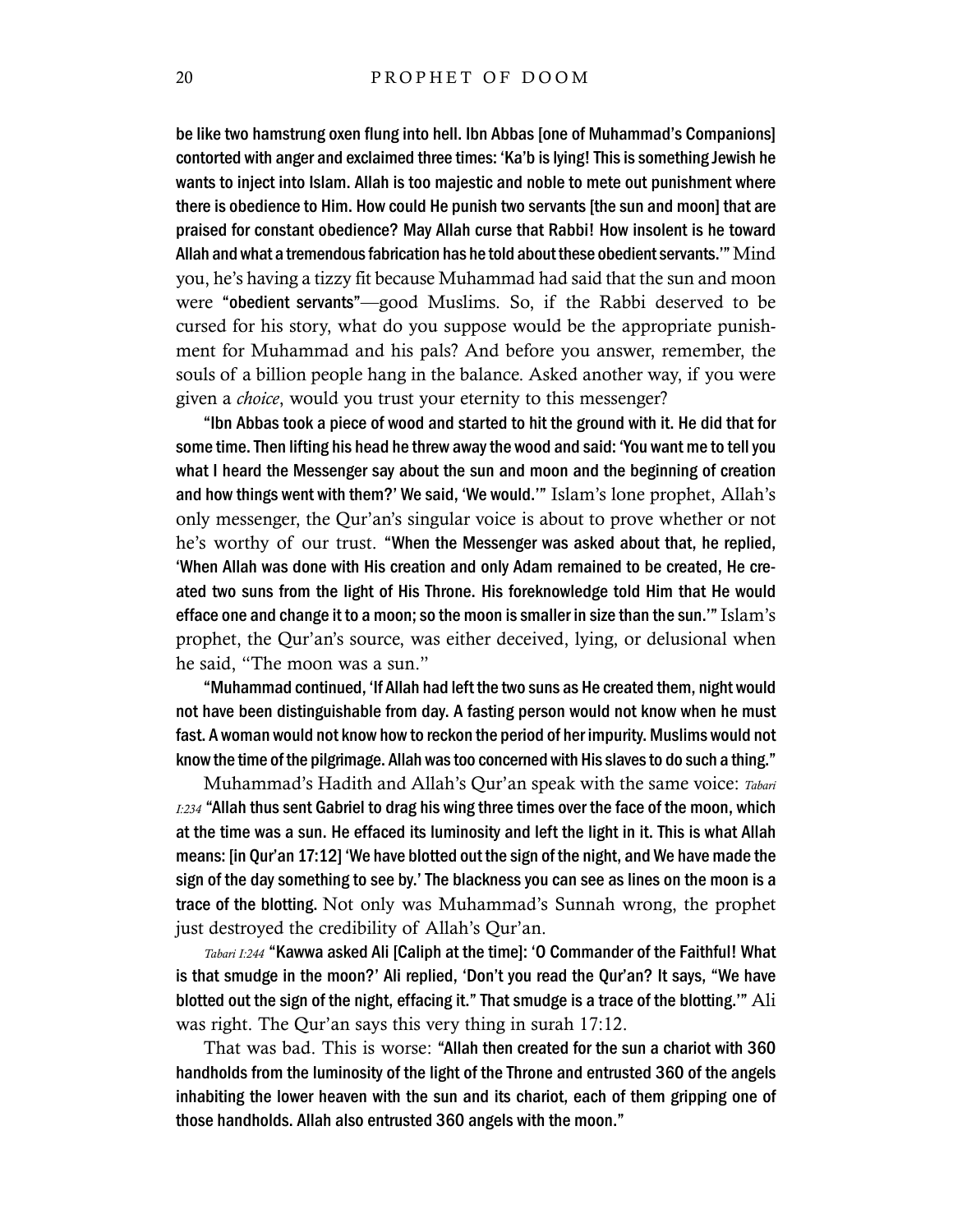I can see you shaking your head. You must think that I'm making this stuff up. There's no way a religion this stupid could have survived a week much less fourteen hundred years, right? But I didn't, and it did. In fact, one of the reasons I've given you so much of this is because of the way Muslims defend Islam's foolishness. They always accuse those with the courage to expose their scriptures of taking them out of context. So I have, and will, give you ample reason to rebuke such criticism. The more you know, the worse it gets.

And by presenting Islam's creation account in such detail, I'm exposing the mindset of Muhammad—the originator of these stories. I want you to think about the character deficiency that would prompt someone to speak such lies in the name of god. More than anything, I want you to contemplate his motivations. Why would he tell his followers that Allah had conveyed such things to him? Why did Muhammad feel the need to present himself as an authority, *the* authority? What did he want? What did he have to gain?

Muhammad's suicidal act of self incrimination continued. *Tabari I:234* "Then the Prophet said: 'For the sun and the moon, Allah created easts and wests on the two sides of the earth and the two rims of heaven. There are 180 springs in the west of black clay—this is why Allah's word says: "He found the sun setting in a muddy spring." [Qur'an 18:86] The black clay bubbles and boils like a pot when it boils furiously.'"

The 18th surah, aptly named "The Cave," is the most foolish in the Qur'an. Muhammad's prophetic credentials were challenged in the wake of the Satanic Verses so he was forced to "reveal" enlightened answers to a series of probing questions. Unfortunately, cut off from his Hanif and Jewish sources, the prophet's answers were particularly pathetic. He claimed that Alexander the Great was a Muslim sent by Allah to explore the sunrise and sunset. *018.083* "They ask you about Dhu'l-Qarnain [Alexander]. Say, 'I will cite something of his story. We gave him authority in the land and means of accomplishing his goals. So he followed a path until he reached the setting place of the sun. He saw that it set in black, muddy, hot water. Near it he found people." The Qur'an goes on to speak of punishing the extraterrestrials and of the unprotected souls in the realm of the sunrise.

Since Muhammad was willing to spew this rubbish with reckless abandon, and since Allah was willing to corroborate it in the Qur'an, why does anyone believe them? Why kill for them? Why die for them?

*Tabari I:235* "Allah's Apostle continued, 'Allah created an ocean three farakhs (918 kilometers) removed from heaven. Waves contained, it stands in the air by the command of Allah. No drop of it is spilled. All the oceans are motionless, but that ocean flows at the speed of an arrow. The sun, moon and retrograde stars [planets] by which Allah swears in the Qur'an [81:15], run like the sun and moon and race. All of the other stars are suspended from heaven as lamps are from mosques, and circulate together praising Allah. The Prophet said, 'If you wish to have this made clear, look to the circulation of the sphere alternately here and there.'" Imagine teaching this Qur'anic lesson in science class.

For your edification, Qur'an 81 says: *081.015* "I swear by the stars that run their